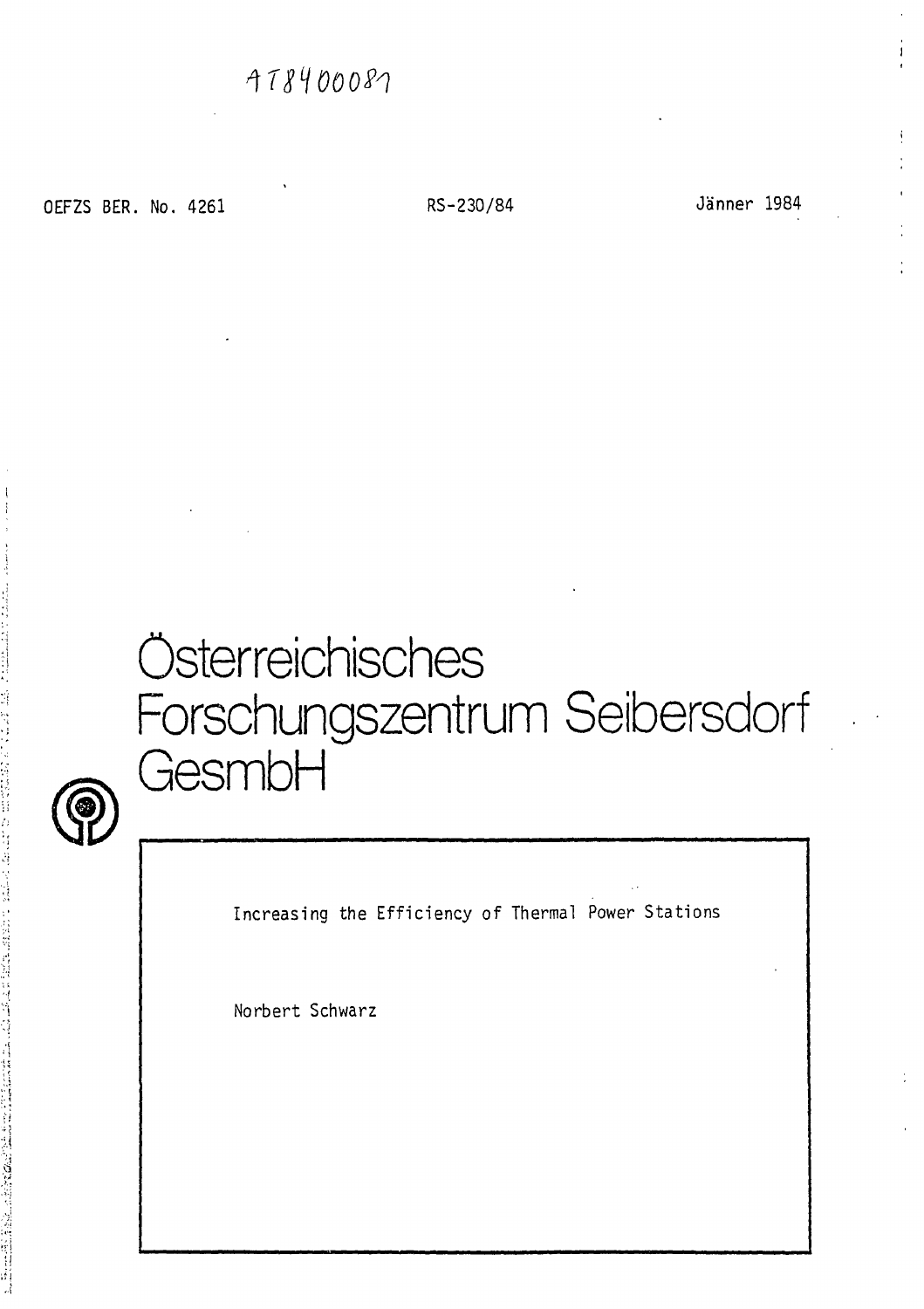ÖFZS Ber.No. 4261 RS-230/84 3 Jänner 1984

INCREASING THE EFFICIENCY OF THERMAL POWER STATIONS Norbert Schwarz

Beitrag zum "12th Congress of the World Energy Conference" New Delhi, September 18-23, 1983

 $\sim 10^{-10}$ 

Österreichisches Forschungszentrum Seibersdorf Ges.m.b.H. INSTITUT FÜR REAKTORSICHERHEIT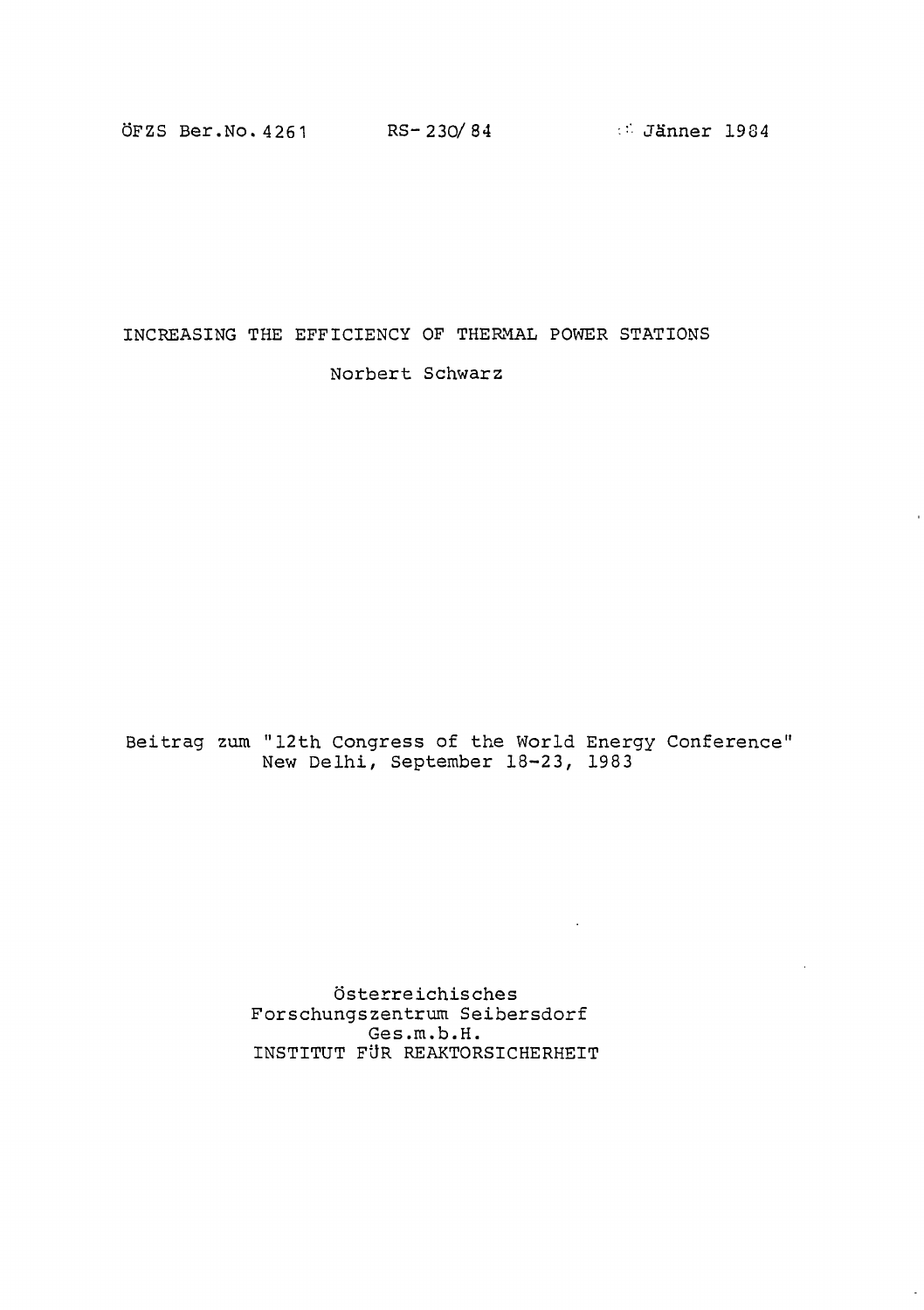ÖFZS Ber.No. 4261 RS- 230 /84 Jänner 1984

#### DIE ERHÖHUNG DES WIRKUNGSGRADES THERMISCHER KRAFTWERKE

# KURZFASSUNG

Gestiegene Energiepreise, hohe Investitionskosten und ein stärkeres Umweltbewußtsein setzen neue Maßstäbe für die Beurteilung der Wirtschaftlichkeit von Wärmekraftwerken. Eine der wirkungsvollsten Maßnahmen sowohl Kosten- als auch Umweltfragen positiv zu beeinflussen, ist die Erhöhung des thermischen Wirkungsgrades. Der Einsatz moderner Kraftwerkstechnik in Österreich zeigt, daß durch den Bau von Kombi-Block-Kraftwerken (Gasturbinen-Vorschaltprozeß) eine wesentliche Einsparung an Primärenergie bei gleichzeitig hoher Verfügbarkeit der relativ komplexen Kraftwerkssysteme, erzielt werden kann. Eine weitere Erhöhung der Gasturbinen-Eintrittstemperatur führt zu keiner wesentlichen Erhöhung des Wirkungsgrades, in dieser Hinsicht sind Verdampfungskreisläufe Gasturbinenkreisläufen überlegen. In einem Temperaturbereich zwischen 850-900°C, in dem die bekannten Hochtemperaturwerkstoffe eine noch ausreichende Festigkeit aufweisen, haben nur die Alkalimetalle Kalium und Caesium jene physikalischen und thermodynamischen Eigenschaften, die sie zum Einsatz von Rankine-Kreisprozessen geeignet erscheinen lassen. Basierend auf Erfahrungen, die während der SB-Entwicklung und im Rahmen des US-Raumfahrtprogramms gewonnen wurden, wurde ein Kaliumdampf-Vorschaltprozeß vorgeschlagen, der in einer Kraftwerksschaltung mit einem Wasser- und einem Diphenylkreisprozeß einen thermischen Wirkungsgrad von über 5o% erzielen läßt. Im Rahmen der IEA wird dieser Dreifachdampfprozeß in einem multinationalen Programm untersucht, wobei konkret an der technischwirtschaftlichen Realisierbarkeit dieses Prozesses gearbeitet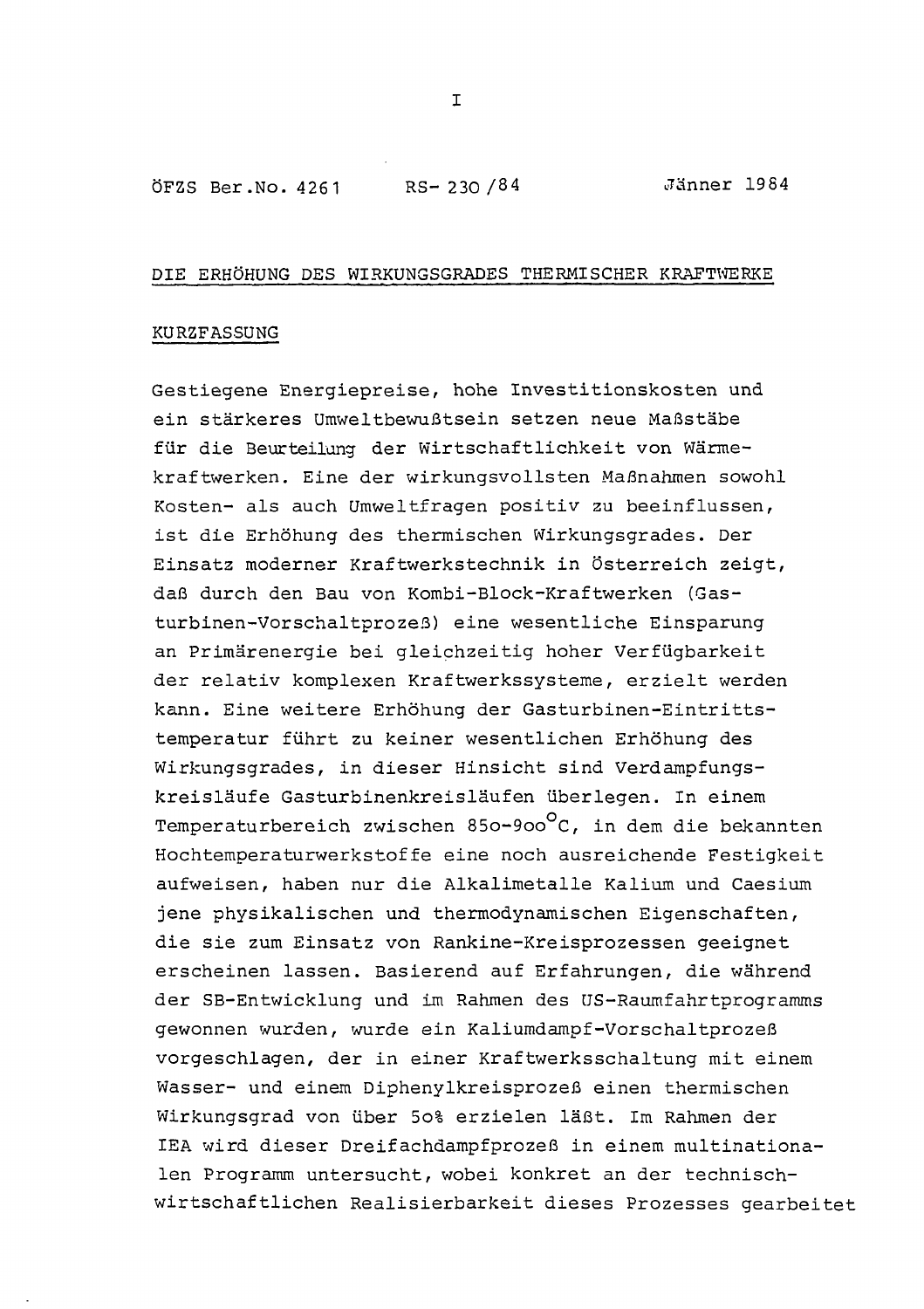wird. Im Österreichischen Forschungszentrum Seibersdorf, wo bereits seit 1968 Flüssigmetallversuchsstände in Betrieb sind, wurden experimentelle Untersuchungen zu diesem Projekt begonnen.

 $\ddot{\phantom{1}}$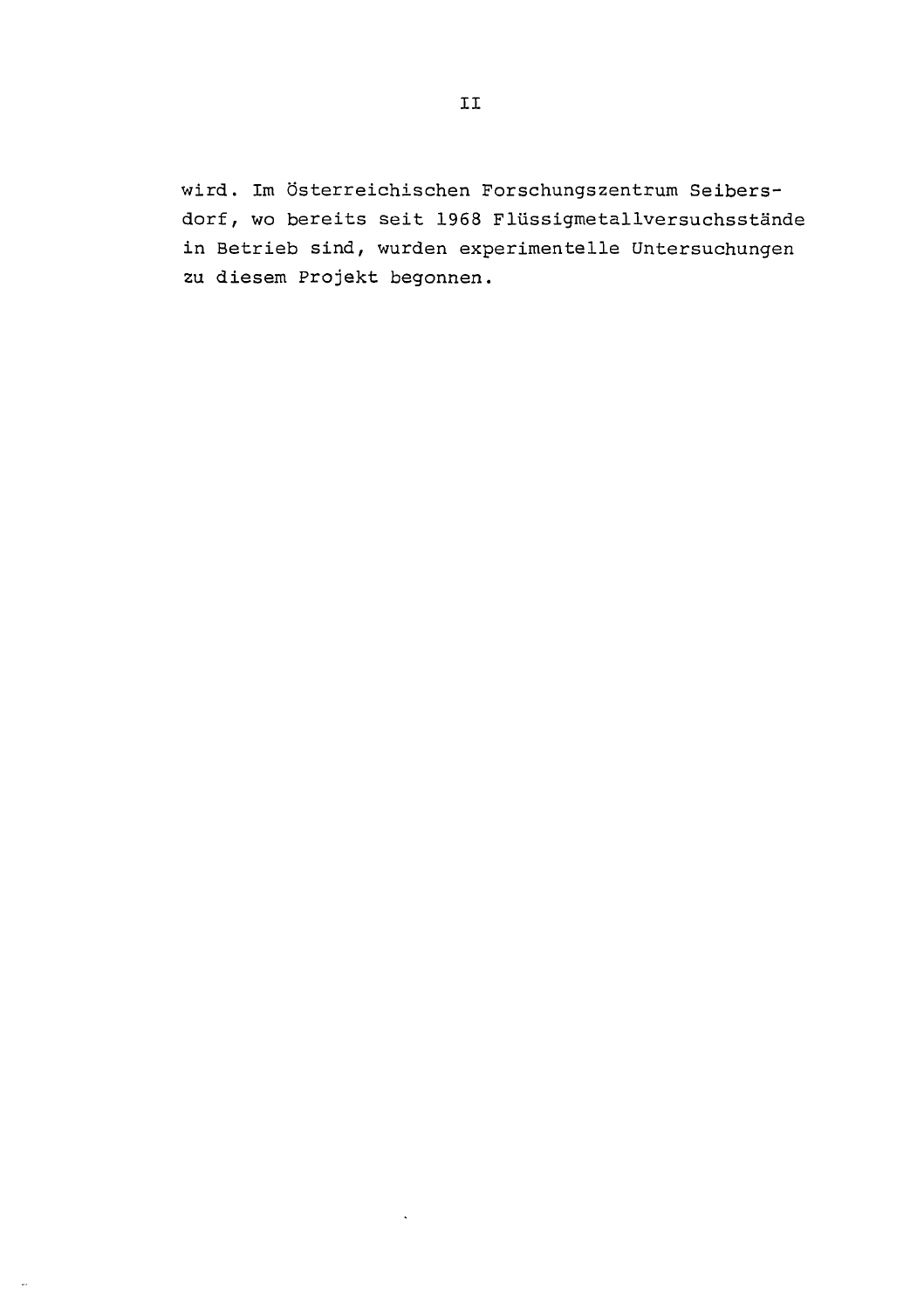INCREASING THE EFFICIENCY OF THERMAL POWER STATIONS

N.F. SCHWARZ ÖSTERREICHISCHES FORSCHUNGSZENTRUM SEIBERSDORF GES.m.b.H., AUSTRIA

#### SUMMARY

High energy prices and an increased investment of costs in power plants as well as the necessity to minimize all kinds of environmental pollution have severe consequences on the construction and operation of thermal power stations. One of the most promising measures to cope with the mentioned problems is to raise the thermal efficiency of power plants. With the example of an Austrian electric utility it can be shown that by application of high efficiency combined cycles primary energy can be converted into electricity in a most efficient manner. Excellent operating experience has proved the high reliability of these relatively complex systems. Raising the temperature of the gas topping process still higher will not raise the efficiency considerably. In this respect a Rankine cycle is superigr to a Brayton cycle. In a temperature range of 850 to 900°C where conventional materials with known properties can still be used, only the alkali metals cesium and potassium have the necessary physical and thermodynamic properties for application in Rankine topping cycles. Building on experience gained in the Fast Breeder development and from the US space program, a potassium topping cycle linked to a conventional water steam cycle with an intermediate diphenyl vapour cycle has been proposed which should give thermal efficiencies in excess of 5o%. In a multi-national program this so called Treble Rankine Cycle is being investigated under the auspices of the International Energy Agency. Work is in progress to investigate the technical and economic feasibility of this energy conversion system. Experimental investigations are already under way in the Austrian Research Center Seibersdorf where high temperature liquid metal test facilities have been operated since 1968.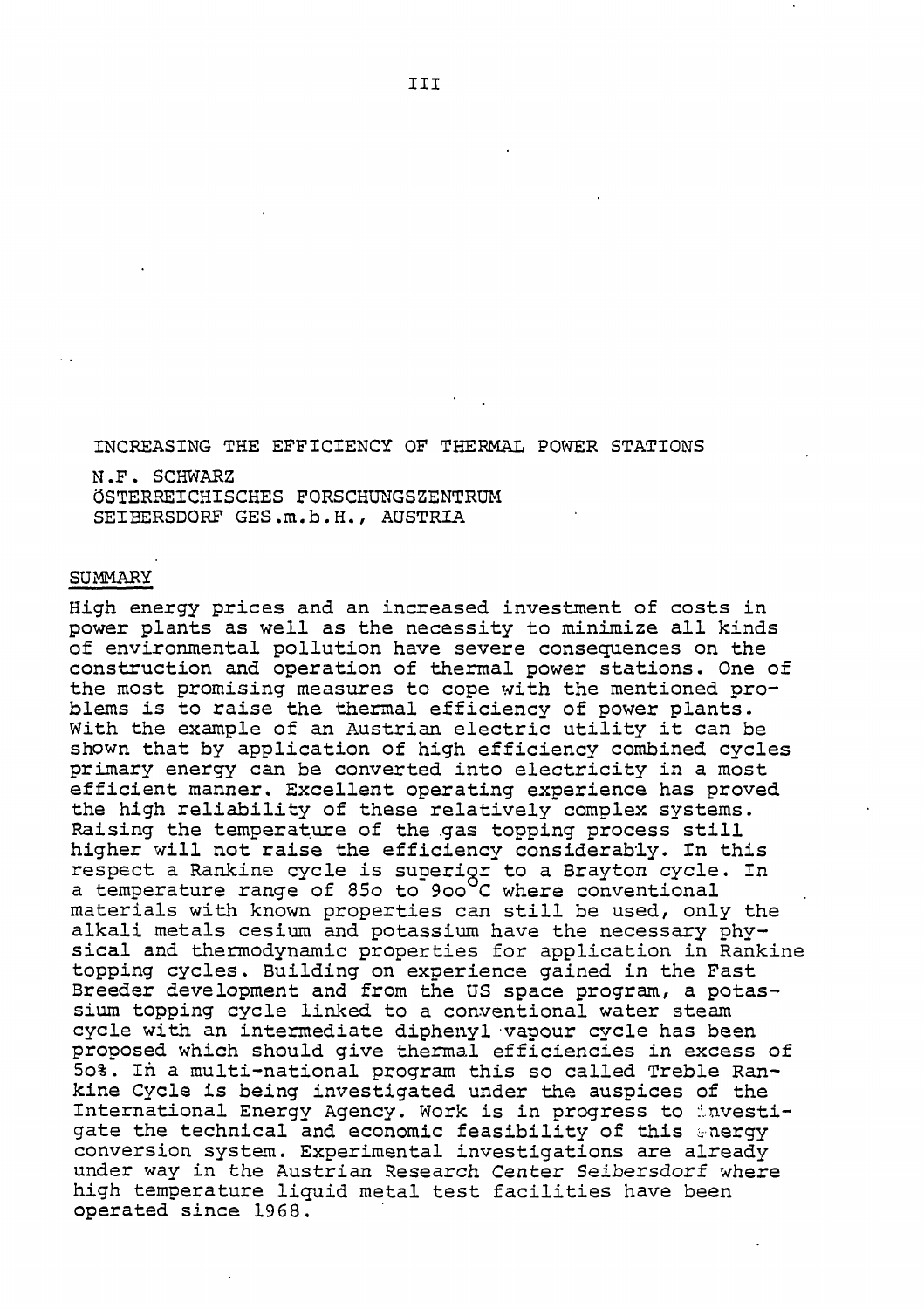L'AUGMENTATION DU RENDEMENT THERMIQUE DES CENTRALES Â COMBUSTIBLE TRADITIONNEL

N.F. SCHWARZ ÖSTERREICHISCHES FORSCHUNGSZENTRUM SSIBERSDORF GES.m.b.H., AUSTRIA

#### RESUME

Les hauts prix de l'énergie et les coûts d'investissement élevés des centrales electriques aussi bien que la necessité de minimiser toutes les espèces de pollution d'environnement ont des consequences graves sur la construction et l'exploitation des centrales thermiques. L'augmentation du rendement thermique des centrales thermique constitue une possibilité prometteuse pour fair face à ces problèmes.

L'exemple d'une societé d'electricité autrichienne met en évidence que 1'application des cycles combinés permet une utilisation très efficace de l'energie primaire. L'excellent fonctionnement démontre la qualité du system assez complexe. Une augmentation de la temperature du gaz dans la turbine au dessus du niveau actuel ne resultera querè dans une amelioration du rendement thermique. A cet égard le cycle Rankine est superieur au cycle Brayton. Dans une bande de temperature de 850<sup>0</sup> à 900<sup>0</sup>C compatible aux materiaux conventionels de propriétés connues seulement les métaux alcali cesium et potassium sont utilisables pour les cycles Rankine. Basant sur experience du program des surgénérateurs et du program spacial des Etats Unis on a proposé de combiner un cycle à potassium avec un cycle à eau à l'intermediaire d'un cycle à vapeur de diphenyl visant à un rendement de plus de 5o%. Ce dit Treble Rankine Cycle est investigé dans le cadre d'un program international sous les auspices de l'Agence Internationale d'Energie. Des traveaux pour la demonstration de la fiabilité technique et econonmique de ce system de conversion progressent. Des investigations expermentals se déroulent au centre autrichien de recherches de Seibersdorf ou les installations experimentals destinées aux metaux liquides marchent depuis 1968.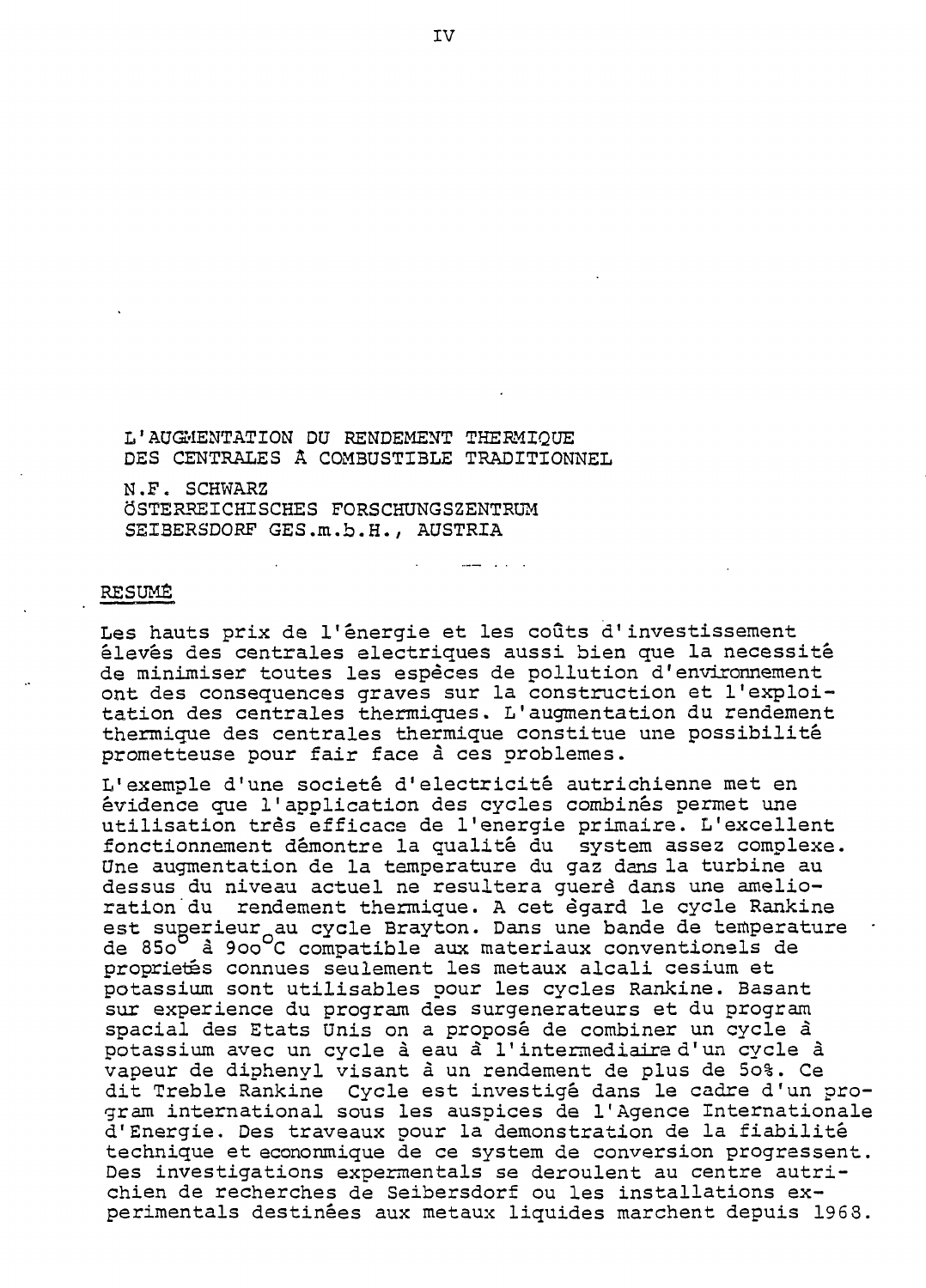#### INCREASING THE EFFICIENCY OF THERMAL POWER STATIONS

L'AUGMENTATION DU RENDEMENT THERMIQUE DES CENTRALES A COMBUSTIBLE TRADITIONNEL

N.F. SCHWARZ ÖSTERREICHISCHES FORSCHUNGSZENTRUM SEIBERSDORF GES.M.B.H., AUSTRIA

# Introduction

The sudden end of a low-cost energy situation has brought great problems to the industrialized as well as to those developing countries which lack hydrocarbon resources. The transition to a high-cost energy economy entails direct and indirect effects the consequences of which are still difficult to evaluate. There is certainly a need to conserve energy as much as possible and to diversify into alternative sources of energy to counteract an over-dependence on limited or unreliable energy sources. In- the past it was possible to conduct an intense energy research and development effort in the industrialized countries but the availability of low-cost energy bared the carrying out of R&D at the largest possible scale. The situation now is more difficult, since R&D on alternative energy sources or new conversion technologies is costly and often very complex so that, with the given financial and monetary situation, decisions for a long-term program will be difficult to initiate. A further imperative in the development of new conversion technologies is the necessity to minimize all kinds of environmental pollution with the highest technical skill available. This means that the marginal conditions essential in judging the profitableness of a new development in energy conversion technology have changed considerably and are still changing. Under these difficult conditions technologies with high investment costs can reasonably be developed only through international cooperation. This presentation will deal

 $- 1 -$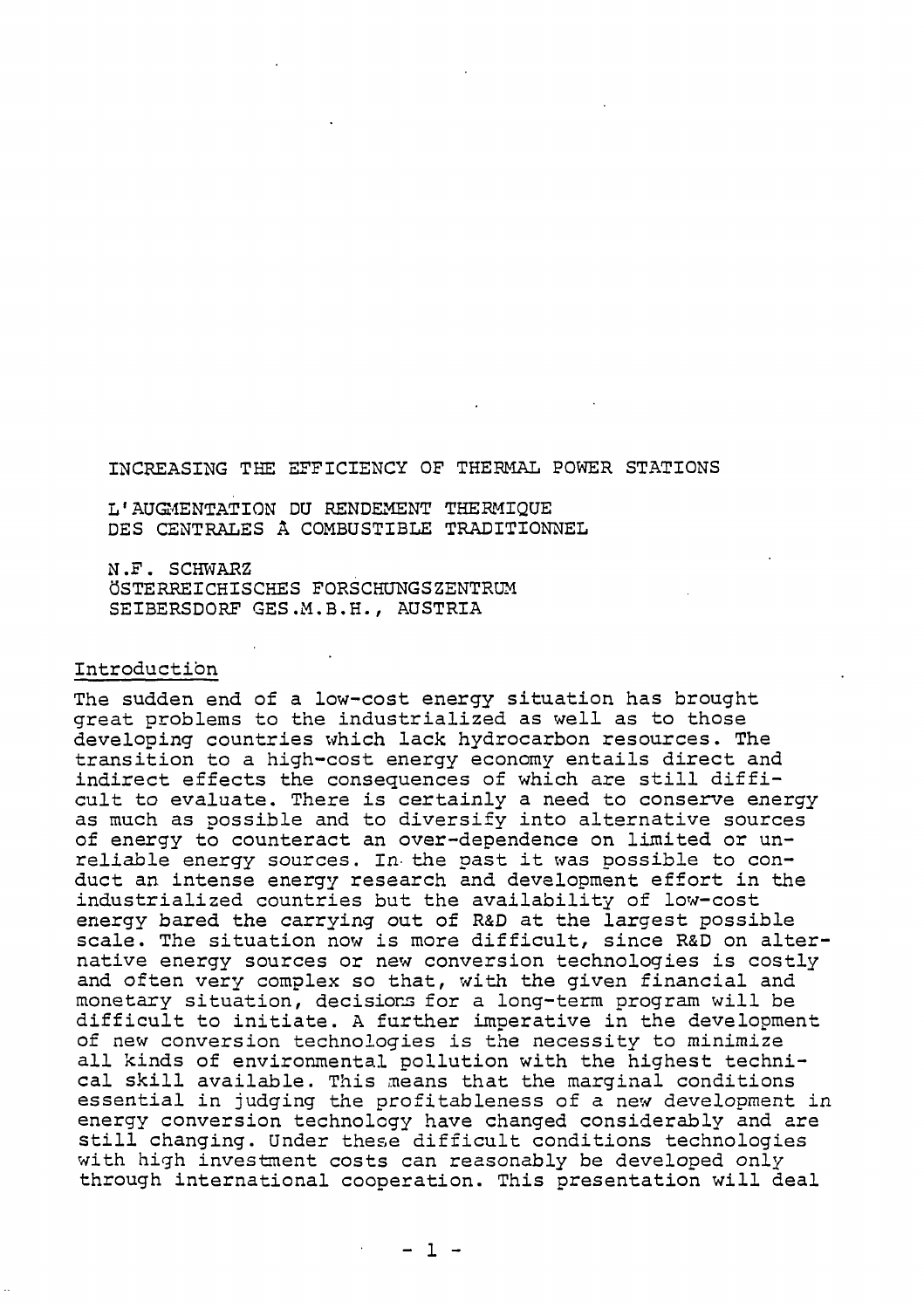with an international research project for the realization of potassium topping cycles for the improvement of the thermal efficiency of thermal power stations. This program has been started under the auspices of the International Energy Agency, whose main objective by definition is cooperative research, demonstration and development in conservation technologies.

# Short Summary of Technical Achievements

- Rankine Cycles

The thermal efficiency of electric utility steam plants was increased nearly tenfold from their inception in the 188os up to 195o. This was done mainly by increasing the peak temperature and pressure of the steam in accordance with the fundamental law delineated by Carnot 15o years ago. The strength of alloy steels drops rapidly above, 5oo<sup>o</sup>C, so that the 565<sup>0</sup>-25o bar steam conditions reached in the early 195os represented the practical upper limit obtainable with structural alloys that can be fabricated at reasonable costs. A gain in efficiency with the given temperature limits between 565°C and ambient conditions can only be achieved by a very complete "Carnotization" of the thermodynamic process. This means, ultimately, that the heat of the combustion gases has to be transferred.to the process at the highest possible temperature, that is, the maximum process temperature. In  $/$  1  $/$  it could be shown that a Rankine cycle with an evaporating fluid as the process medium and with saturated steam conditions should give a better efficiency than any other process using a Brayton cycle or superheated steam conditions between the same temperature limits. Taking alternative working fluids into consideration  $\sqrt{2}$  it turns out that the rapid increase in vapour specific volume with a reduction in temperature makes the size of the equipment, especially the last turbine stages, and the condenser volume too large to be practicable if the temperature range covered in a Rankine Cycle is more than approximately 500°C for any given working fluid. A good solution is to employ a compound cycle with a high temperature, but a low pressure cycle, superimposed on a conventional steam cycle. This was realized in the USA between 192o and 195o with the so was rearracd in the oon between 1920 and 1930 wrth the SO.<br>called Emmet process / 3 / where a conventional steam cycle was topped by a mercury cycle. The efficiency of these plants was 3o to 38%, that is, about 5 points higher than the contemporary power stations. The scarcity and toxicity of mercury made the further development not practical, especially since improvements in conventional steam plants raised their efficiency to comparable values.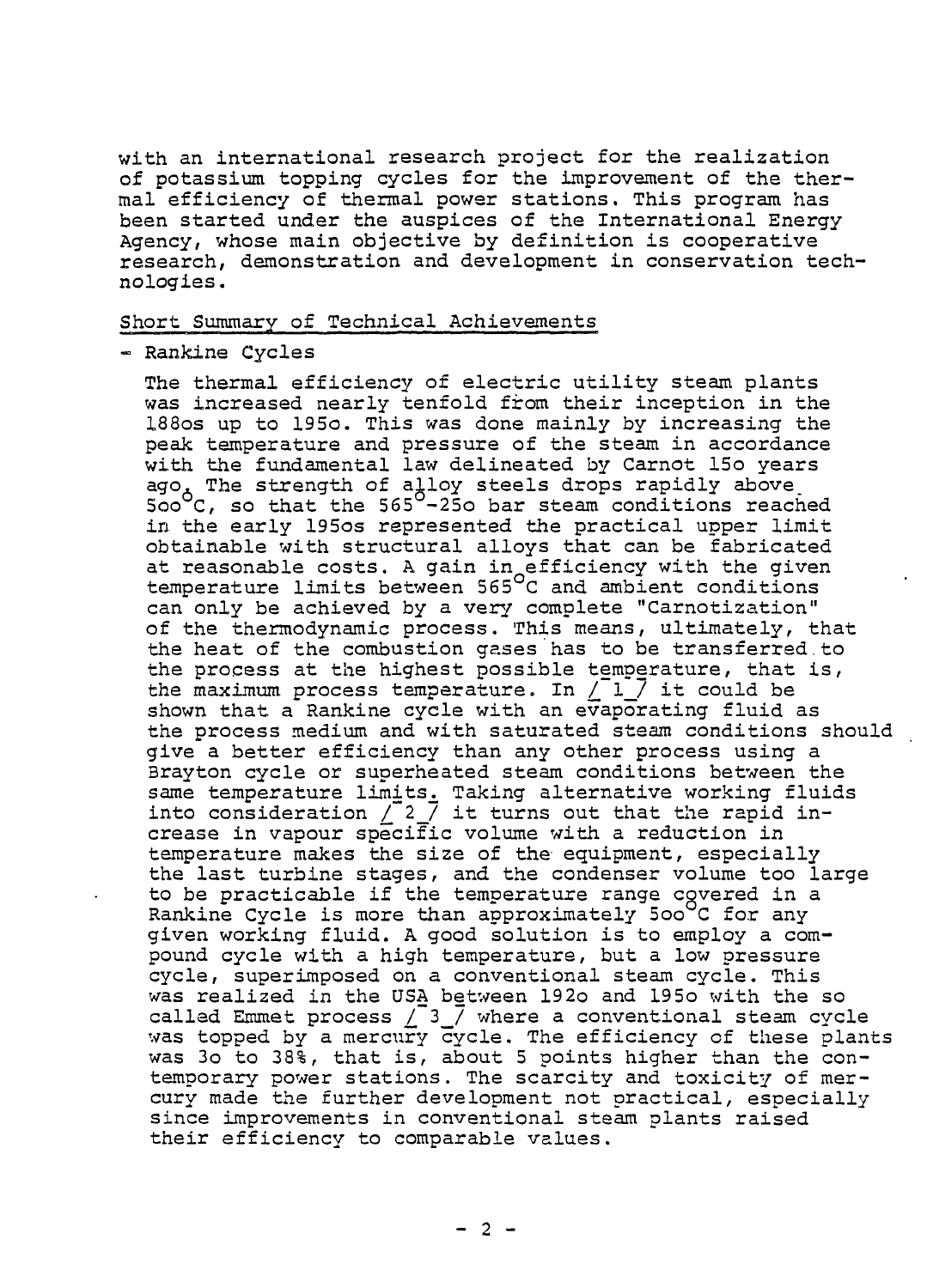#### - Combined Cycles

The idea of combining a gas turbine and steam cycle is old. It was applied for the first time in the Velox boiler of 1932, where a compressor was put before the combustion chamber and a gas turbine after it. The turbine output required was only about sufficient to drive the compressor. A basically simpler idea was to put a suitable, separately fired gas turbine in front of an existing boiler, thus providing the boiler with hot combustion air. Another approach to the same basic solution is to recuperate exhaust heat of an existing gas turbine in a steam boiler. In the highefficiency combined cycle the ratio of gas turbine output to steam turbine output is ideally fixed at something like 2o percent. In the recuperation cycle the steam cycle may produce roughly half the output of the gas turbine; with additional fuel burnt into the exhaust gases the output may be about equal or higher. For both types of these "energy cascading processes" there is\_amgle construction and operating experience in Austria /  $5$  /.

The construction of thermal power plants with hitherto unknown thermal efficiency was preceded by a thorough theoretical discussion about the prospects and merits of these installations  $/$  6, 7 $/$ .

Table I shows the combined cycle power plants constructed so far in Austria.

|                                       | Year of Type <sup>+</sup><br>Operation |             |                 |                             | $\begin{picture}(120,140)(-0.0000,0.0000) \put(0,0){\line(1,0){10}} \put(15,0){\line(1,0){10}} \put(15,0){\line(1,0){10}} \put(15,0){\line(1,0){10}} \put(15,0){\line(1,0){10}} \put(15,0){\line(1,0){10}} \put(15,0){\line(1,0){10}} \put(15,0){\line(1,0){10}} \put(15,0){\line(1,0){10}} \put(15,0){\line(1,0){10}} \put(15,0){\line(1,$ | Max.<br>Term.C                       | Efficiency<br>૬              |
|---------------------------------------|----------------------------------------|-------------|-----------------|-----------------------------|---------------------------------------------------------------------------------------------------------------------------------------------------------------------------------------------------------------------------------------------------------------------------------------------------------------------------------------------|--------------------------------------|------------------------------|
| Korneuburg A<br>Hohe Ward<br>Theiss B | 1960<br>1964<br>1976                   | в<br>А<br>Α | 25<br>11<br>72. | 26<br>78<br>25 <sub>0</sub> | 51<br>89<br>322                                                                                                                                                                                                                                                                                                                             | 625<br><b>750</b><br>83 <sub>0</sub> | 32<br>43<br>38               |
| Simmering 1/2                         | 1977                                   | Α           | 66              | 377                         | 443<br>$314 + 280$                                                                                                                                                                                                                                                                                                                          | 920                                  | $\frac{45}{69}$ <sup>2</sup> |
| Korneuburg B                          | 1980                                   | в           | 46              | 79.                         | 125                                                                                                                                                                                                                                                                                                                                         | 945                                  | 46                           |

TABLE I. HIGH EFFICIENCY POWER PLANTS IN AUSTRIA

 $1)$ A "high efficiency combined cycle" B "recuperation cycle"

<sup>2)</sup> Operation with heat cogeneration

In Fig. la the typical flow scheme and in Fig. 1b the thermodynamic cycle are given for the power station "Hohe Wand" which shall be a representative example for all the "high efficiency combined cycle" plants.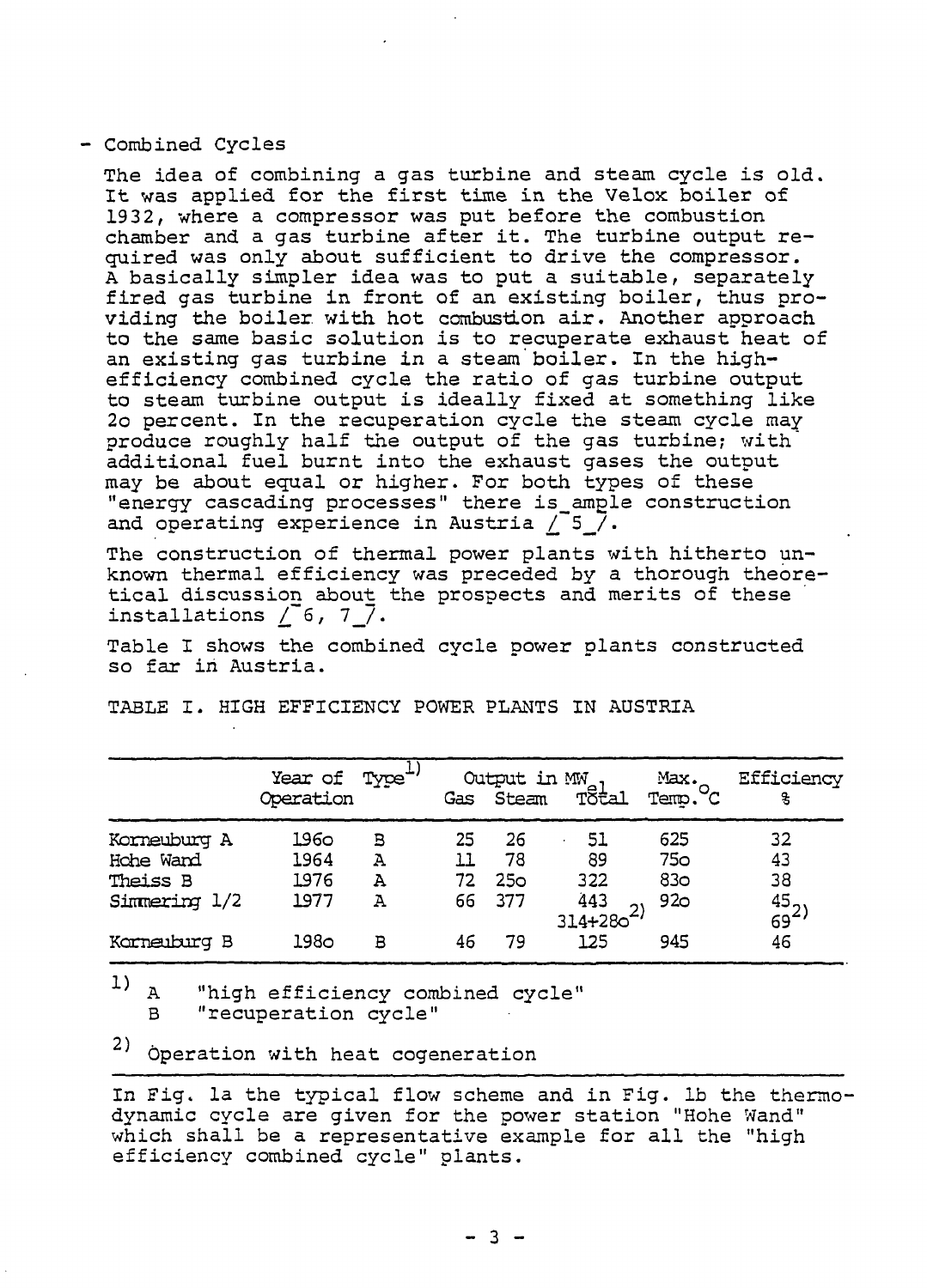

FIG. la: Simplified Plow Scheme of Combined Cycle "Hohe Wand"

Schema simplifie d'une centrale combinee "Hohe Wand" '

FIG. ib: Temperature-Entropy-Diagram of Combined Cycle "Hohe Wand"

> Diagramme temperature entropie pour la centrale combinee "Hohe Wand"

| Compressor            |
|-----------------------|
| Combustion Chamber    |
| Condenser             |
| Economizer            |
| Fuel                  |
| Generator             |
| Gas Turbine           |
| High Pressure Turbine |
| Low Pressure Turbine  |
| Feed Pump             |
| Regenerator           |
| Superheater           |
| Windbox of Boiler     |
|                       |

Compresseur Chambre a combustion Condenseur Prechauffeur Combustible Generateur Turbine à gaz Turbine ä haute pression Turbine a pression basse Pompe d'alimentation Récupérateur Surchauffeur Chambre à suréchauffement

 $-4 -$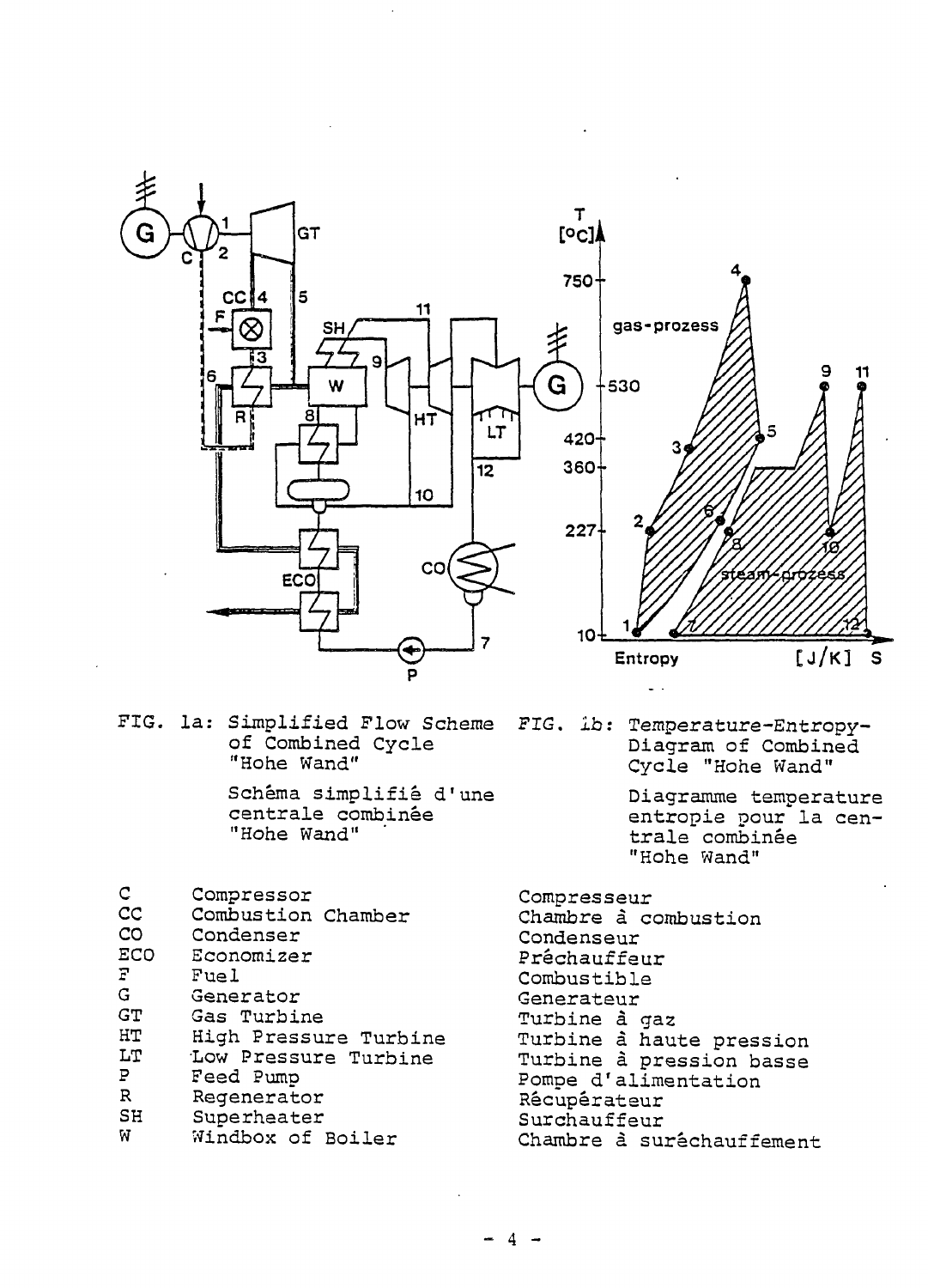# New Developments in High Temperature Technology

A gas turbine is a good solution for extracting mechanical energy from high temperature gas, and developments are under way to raise this temperature to more than 1200 C. Because of the bad approximation to the ideal Carnot conditions theoretical thermal efficiencies of less than 5o% will be achievable even with these high temperatures. A Rankine cycle operating within the same temperature limits will give a much higher thermal efficiency. Let us assume that presently available austenitic stainless steels and high temperature alloys can be used for construction in a temperature range up to 85o to 900°C. The question now is what fluid will satisfy the conditions of a low pressure high density saturated vapour at these temperature limits. What at first guess seems to be a wide range of possible working fluids is reduced to the alkali metals potassium and cesium  $/$   $3$   $/$  as the most reasonable candidates for a working medium. The vapour pressure of potassium is only 2.4 bar and that of cesium 4 bar at  $850^{\circ}$ C, with a corresponding vapour density of 1.16 kg/m<sup>3</sup> and 1.35 kg/m<sup>3</sup>, respectively. Fortunately a lot of experience has been gained with these fluids in different research and development projects. During the US space program extensive materials research and component tests of alkali metal vapour cycles were conducted. This work included corrosion experiments with FeCrNi-alloys in boiling and condensing liquid metal systems, investigations into the stability of boiling and condensation and even component tests of small vapour turbines. This work was extended to fossil fuel plants in 197o.

The Fast Breeder Reactor uses sodium as heat transfer medium. Experience was generated world-wide in component and material behaviour. The main phenomenon of corrosion of Fe-base alloys in liquid metals is the dissolution of alloying elements and interstitial elements of the steel into the liquid metal with a catalytic action of oxygen and other non-metallic impurities. Solubilities of these elements in potassium are very small, but they increase strongly with temperature so that there is a tendency of mass transport in non-isothermal systems. Although maximum operating temperatures in Fast Breeder research were in the range from 650 to 730°C the extensive knowledge of the influence of different parameters on material compatibility make extrapolations to higher temperatures possible. Calculations indicate that aside from alloy stability questions there should not be a major material problem as has been assumed before, though the designer is confronted with some subtle thermal stress problems.

# Energy Cascading with Treble Rankine Cycle

The US approach to the realization of a high efficiency Rankine system with the maximum process temperature of 350°C was a dual cycle with a potassium Rankine cycle topping a conventional supercritical steam process. Superheating of steam with the isothermally condensing potassium includes a relatively high exergy loss with a consequent'loss of efficiency. Moreover,

a laga sebagai termasuk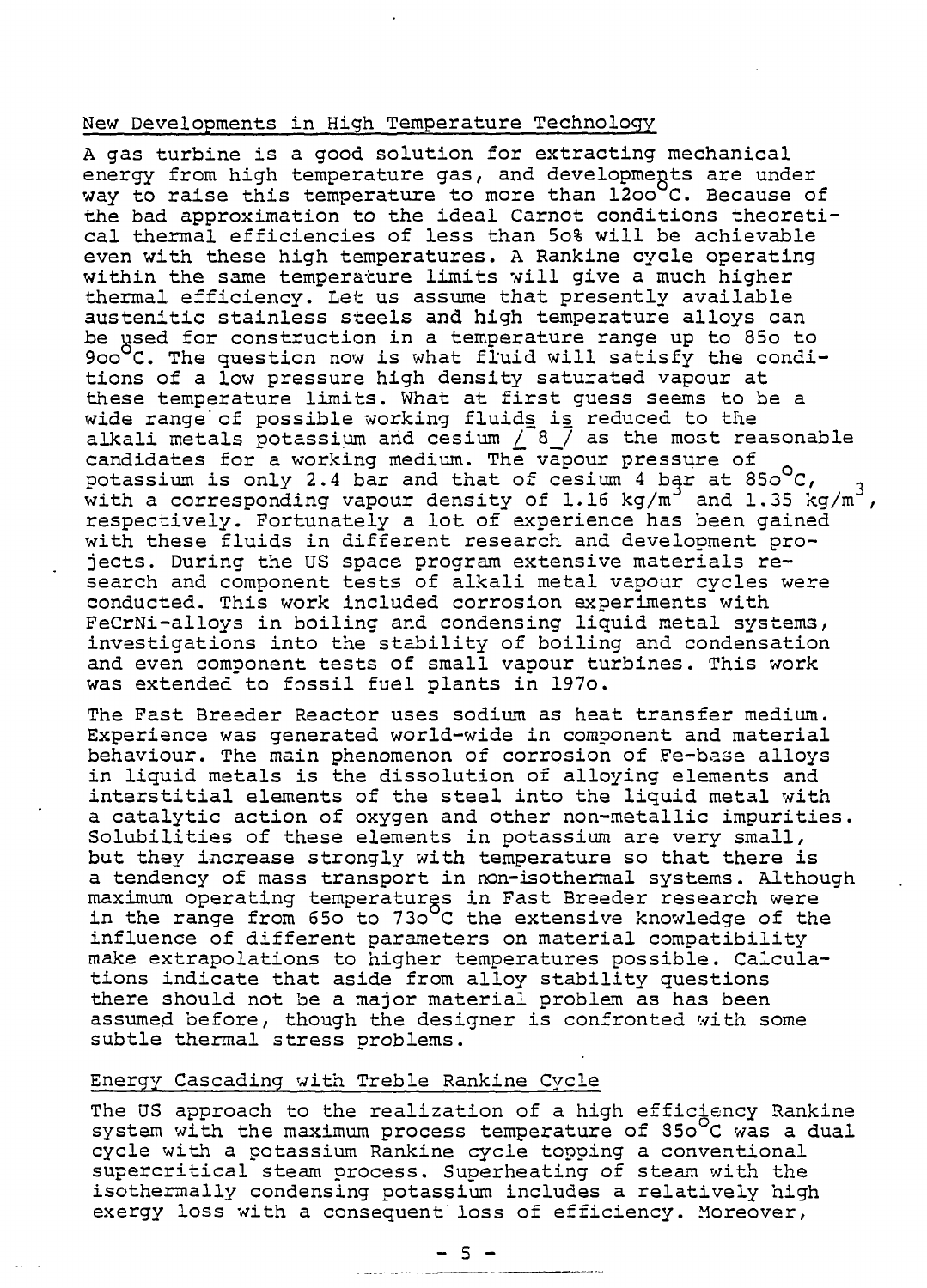the direct coupling of the steam system operating at a pressure of more than 200 bar to the potassium vapour system at a temperature of about 500°C involves a considerable risk in case of a leak and poses severe construction problems. These problems may be solved by the use of a third intermediate Rankine cycle. For this cycle diphenyl, a relatively stable organic medium, for which exists extensive operating experience as a heat transfer medium in chemistry plants, appears to be the optimum working fluid. The configuration of such to be the optimum working fiuld. The configuration of such<br>a system as presented for the first time in  $\bigcirc$  9\_7 is schematically given in Fig. 2a. Fig. 2b shows the thermodynamic cycle of the TRC without the gas turbine which is only responsible for a very low fraction of 'the total power output. The main reasons for this flue gas turbine/compressor set are the pressurization of the gas side of the potassium boiler and the necessity of a low temperature drop of the heating gas, which can be realized by a high recirculation rate of the flue gas. The main operating parameters of the TRC are summarized in Table II.

| Cycle                          | Upper<br>Limit                                             | Lower<br>Limit                                                        | Power of Turbine<br>$\frac{MW_{e1}}{W_{e2}}$ |
|--------------------------------|------------------------------------------------------------|-----------------------------------------------------------------------|----------------------------------------------|
| potassium<br>diphenyl<br>water | $890^{\circ}C/3$ bar<br>455 $C/20.9$ bar<br>270 $C/55$ bar | $477^{\circ}C/\circ.027$ bar<br>287 $C/2$ bar<br>33 $C/\circ.051$ bar | 291.0<br>119.5<br>$\frac{198.1}{608.6}$      |
| combustion gas                 | $1800^{\circ}$ C/ 3.1 bar                                  | $140^{\circ}C/1$<br>bar                                               | 6.7                                          |
| total                          |                                                            |                                                                       | 615.3                                        |

TABLE II. MAIN PARAMETERS OF TREBLE RANKINE CYCLE FOR looo MW THERMAL INPUT ACCORDING TO  $/$ <sup>-9</sup>  $\frac{7}{9}$ 

The individual processes of this Treble Rankine Cycle process are operating almost totally under saturated or wet steam conditions, so that heat absorption and heat rejection through the heat exchangers takes place nearly isothermally. Thus the individual processes come very close to Carnot conditions. Since heat transfer coefficients by evaporation and condensation are the highest possible the necessary temperature differences to transport the heat are extremely low and the resulting exergy losses are minimized. Therefore the Carnotization of the total process between the maximum heat input temperature and ambient conditions is extremely high and reaches 97% of an ideal Carnot process between the same temperature limits. In contrast modern steam power plants usually have a maximum approximation of 80% to the comparable Carnot cycle.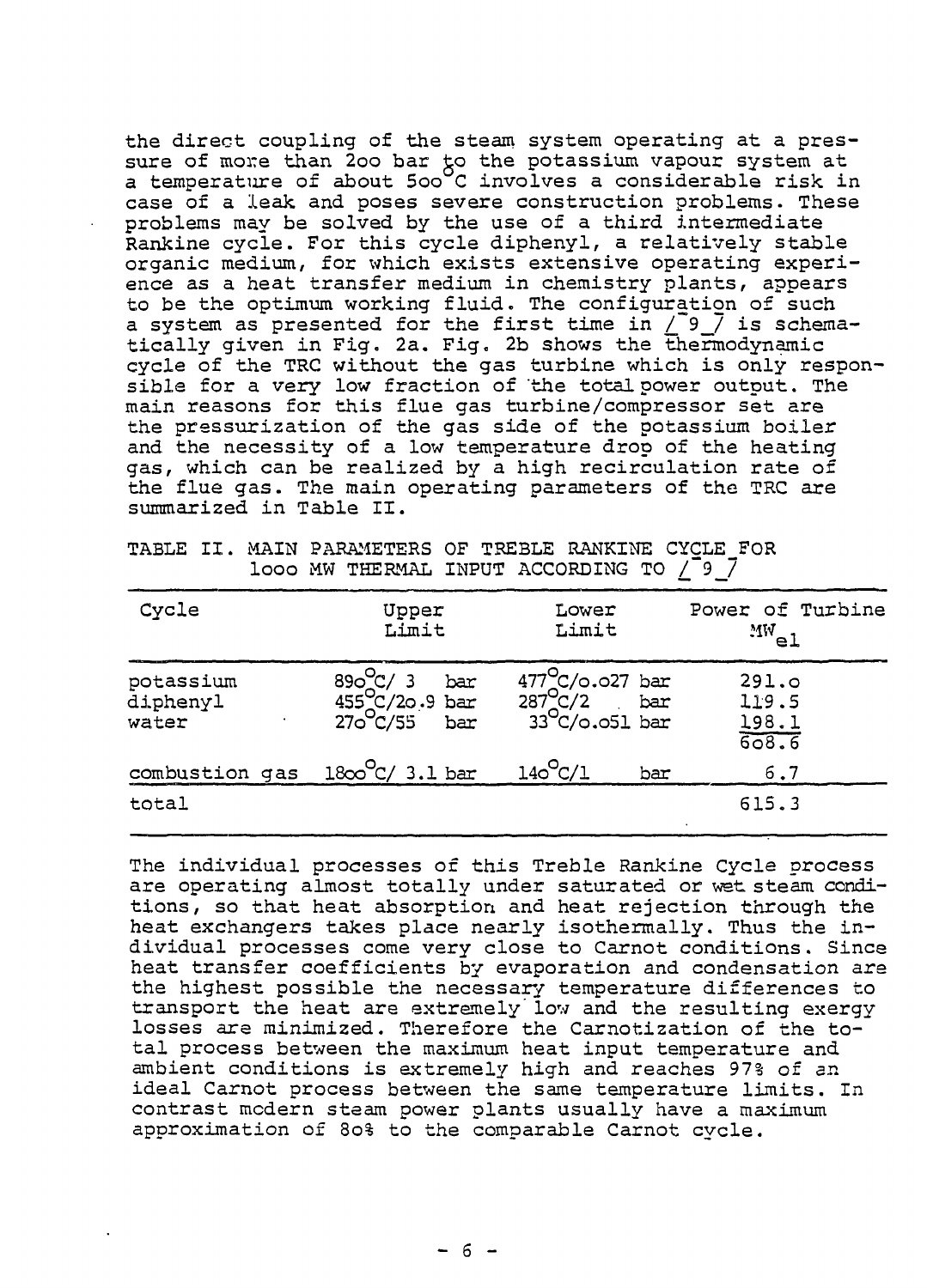

FIG. 2a: Simplified Flow Scheme of a "Treble Rankine Cycle" Schema simplifie d'une "Centrale à Trois ( rcuits Rankine"

AC Air Compressor B Boiler C Compressor<br>CC Combustion CC Combustion Chamber<br>DC Diphenvl Condenser DC Diphenyl Condenser<br>DT Diphenyl Turbine DT Diphenyl Turbine<br>F Fuel F Fuel<br>FC Flue FC Fluegas Compressor<br>G Generator G Generator<br>GT Gas Turbi GT Gas Turbine<br>PC Potassium C PC Potassium Condenser<br>PT Potassium Turbine Potassium Turbine R Regenerator ST Steam Turbine WC Water Condenser



FIG.2b: Temperature-Entropy Diagram of a "Treble Rankine Cycle"

> Diagramme temperatureentropie pour la "Centrale ä Trois Circuits Rankine"

Compresseur ä l'air Chaudière à vapeur Compresseur Chambre ä combustion Condenseur a. diphenyl Turbine ä diphenyl Combustible Compresseur a gaz combustion Generateur Turbine à gaz Condenseur a potassium Turbine ä potassium Récupérateur Turbine ä vapeur d'eau Condenseur d'eau

From Figs. 2a, 2b and Table II it can be seen that the water/ steam system is of a very conventional design. The operating temperatures in the diphenyl system are low enough so that probably no design and material problems will be encountered. The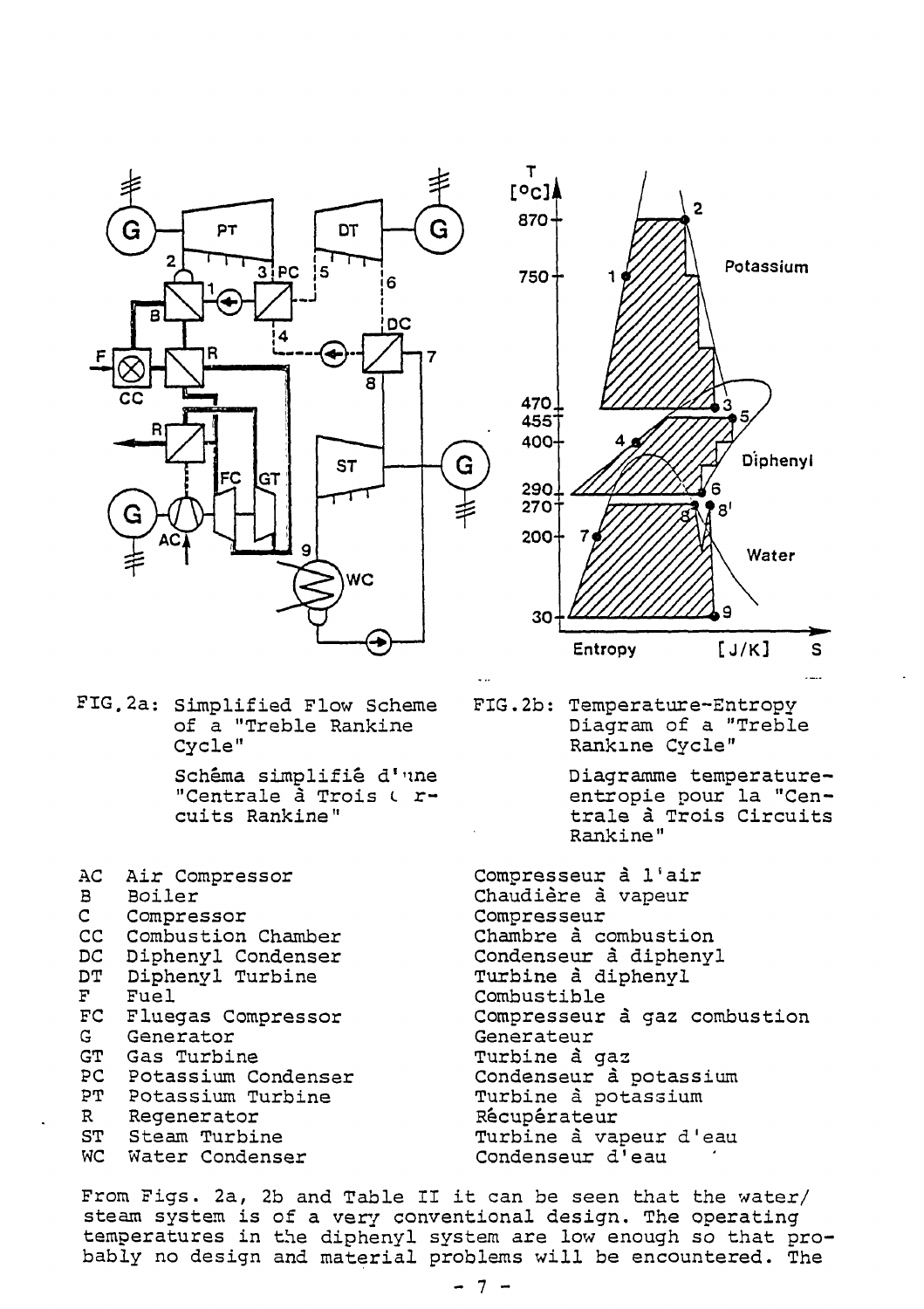only question of importance may be the thermal stability of the diphenyl and the amount of cracking products released at maximum operating temperature. This may give rise to operational limitations or higher costs for a necessary inline purification. If problems in the design and construction of a Treble Rankine Cycle exist they will have to be looked for in the potassium topping cycle.

# Material Considerations for the Potassium Topping Cycle

The designer of a potassium topping cycle will have to rely on proven material behaviour for which reliable data are not available at present. Nevertheless it is possible to extrapolate existing know-how to the operating conditions of the topping process. This will be discussed in more detail subsequently.

Most of the corrosion data referred to above have been generated in experimental facilities with the liquid metal flowing only in the liquid phase. It is important to recognize that with respect to the corrosion potential there exist basic differences between boiling and nonboiling systems. In nonboiling systems there is continuous flow through the circuit. Therefore, depending on loop geometry, heat transfer rates and other characteristic parameters, an euqilibrium between corrosion and deposition will result in a solute concentration which is unsaturated at the maximum loop temperature. Test sections are situated in this region and measure normally maximum corrosion rates.

The situation in a recirculating boiling liquid metal circuit, the flow scheme of which is given schematically for the potassium topping cycle of the TRC in Fig. 3, is contrary to that situation in the following points:

- Since in the boiler region the liquid fractionates into pure vapour and impure liquid at the maximum system temperature an increase in corrosion product concentration will occur causing eventually supersaturation rather than undersaturation.
- Transport of corrosion products will only occur in the wet fraction of the vapour which should be only 1% of the total mass flow.
- The main temperature drop in the system occurs in the turbine by expanding the vapour. An extremely pure condensate, which has a high solubility potential for metallic elements, will be generated only at relatively low temperatures.

These favourable operating conditions of a boiling system with respect to corrosion phenomenon lead to the following conclusions: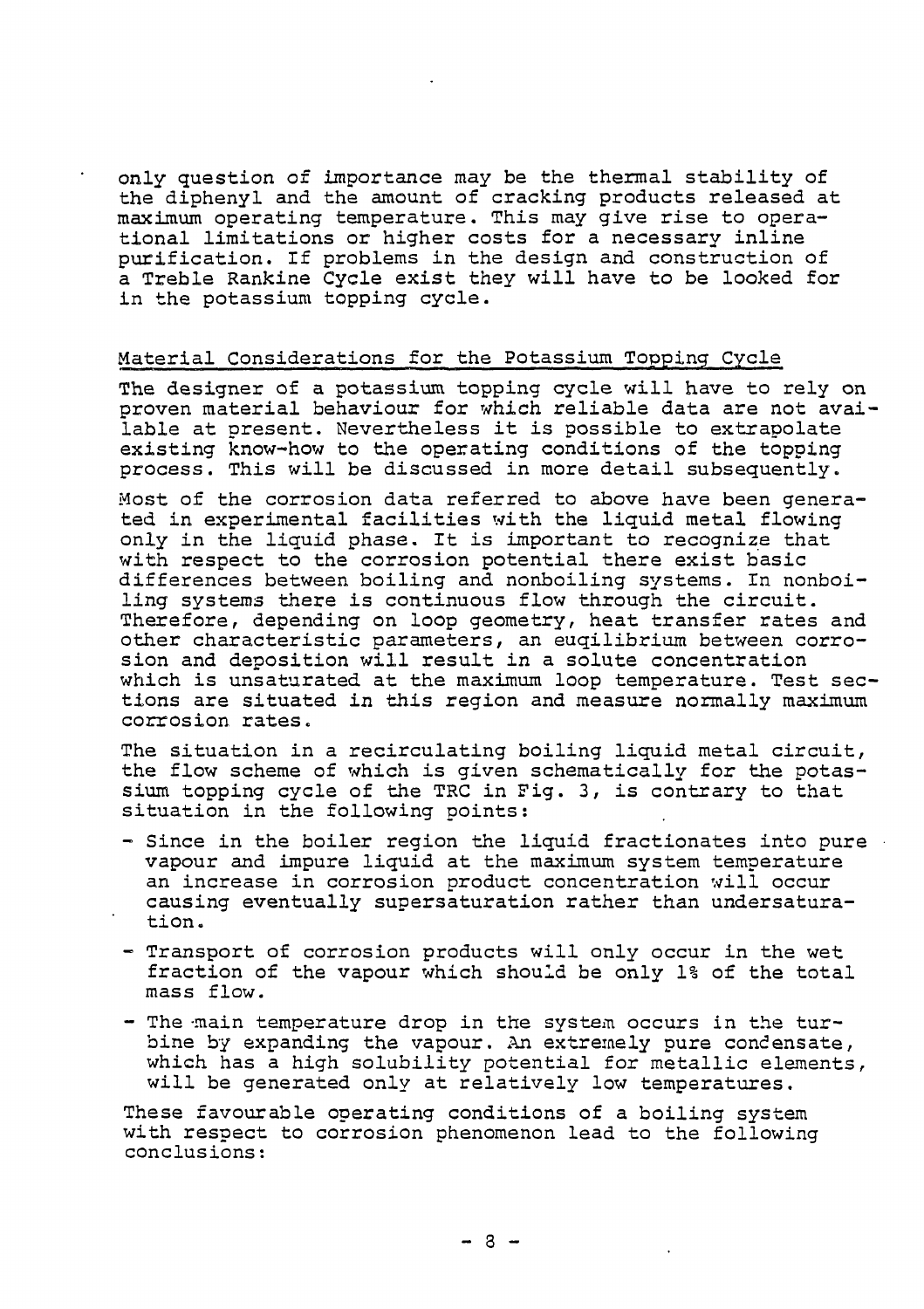

FIG. 3: Simplified Flow Scheme of the Potassium System Schema simplifie du Systeme potassium

| в  | Boiler              |
|----|---------------------|
| D  | Downcomer           |
| G  | Generator           |
| Ρ  | Feed Pump           |
| PC | Potassium Condenser |
| РT | Potassium Turbine   |
| R  | Regenerator         |
| RT | Reentry Tubes       |
| SS | Steam Separator     |
|    |                     |

Tubes de chaudiere Retour Generateur Pompe d'alimentation Condenseur ä potassium Turbine ä potassium Récupérateur Tuyau de retour Separateur de vapeur

Boiler region: The design of a recirculating boiler wil full advantage of the situation so that there will be an oversaturation of corrosion products in the boiler. A high recirculation rate will make the boiler nearly isothermal and saturated with corrosion products near the liquid/vapour interface. The vapour leaving the boiler will carry almost no corrosion products since their vapour pressure is orders of magnitude less than the vapour pressure of potassium at 890°C. The same forces that build up solute in the boiler will also build up... other .impurities in this region. For this reason oxygen, carbon, nitrogen and all other contaminants introduced anywhere in the system will eventually migrate to the boiler and influence the corrosion behaviour of the constructional material. Ultimately corrosion will be inhibited and mass transport will be reduced. The best choice for a constructional material is a high-temperature high-strength material, for example Incoloy 800, which should be stable enough at 890 C and which has already proved its applicability in liquid metal systems  $/$  8, lo<sub>\_</sub>7. The main problem of the boiler seems to be corrosion

 $-9 -$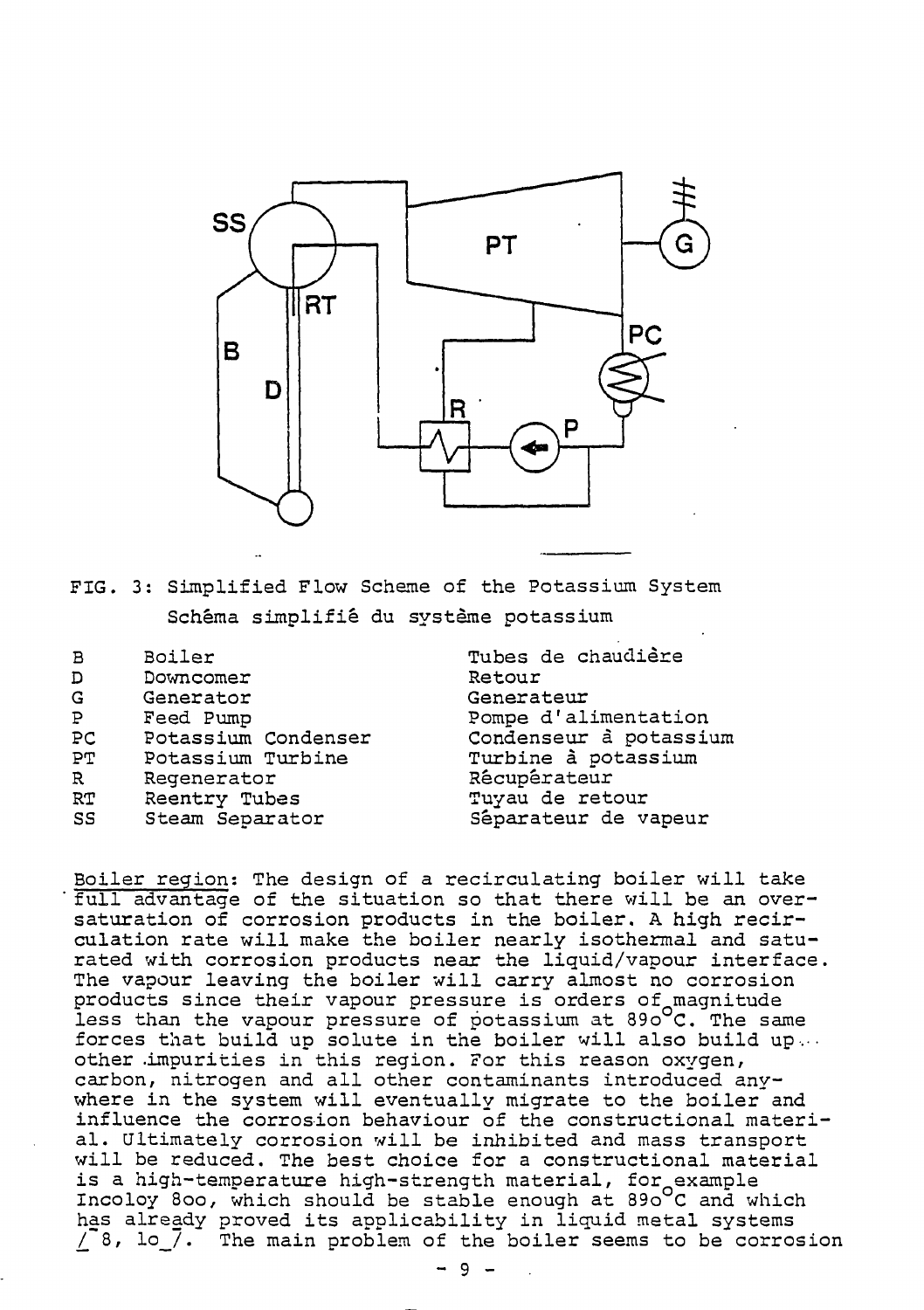product deposition which could lead to flow restrictions and consequently to unbalanced flow distribution and boiling instabilities in the boiler tubes.

Vapour lines and turbine: Given dry vapour, the only corrosion effects imaginable should be associated with sublimitation of surface material. As the unavoidable moisture content which may be saturated with corrosion products is carried through the vapour lines to the turbine, it could give rise to problems associated with erosion and corrosion product deposition. This will have to be considered in the design of the vapour carrying system and the turbine entrance to avoid unbalanced wheels rotating at high velocities. In the turbine the situation changes considerably since the potassium vapour expands? and with desuperheating of the vapour, condensate is generated in the turbine stages with an extremely low overall solute content. Therefore the first turbine blades will have to be manufactured from a corrosion resistent Mo-alloy. With falling temperature, solubility of alloying elements becomes lower and concentration in the condensate rises because of upstream corrosion. Therefore the driving force for dissolution will be reduced accordingly, so that below a temperature of approximately 700°C high strength Ni alloys can again be used for stationary and rotating turbine parts.

Condenser and boiler feed lines; Although the condensate in these components should have a high dissolution potential, it is noteworthy that at a temperature of  $450^{\circ}$ C the solubility of Fe in potassium is only half of that in\_sodium and Ni is less soluble in potassium than in sodium  $/$  Il  $/$ . In addition, since oxygen should be completely retained in the boiler section, no corrosion due to an oxygen reaction should occur during normal operating conditions. Therefore it seems possible that austenitic stainless steel is an adequate constructional material for condenser and feed lines. Still, one important question has to be settled: How and how much the condensate is preheated before entering the boiler. From thermodynamic reasons it is not necessary to make a rigorous Carnotization of the process. Therefore injection of subcooled liquid into the downcomer of a natural circulation boiler will alleviate most of the problems connected with preheating the condensate to a temperature level where solubility of alloying elements cannot be neglected anymore. The reason for this design solution is that the recirculation rate in the boiler can be maintained high enough so that undersaturation will be avoided.

Summing up, it can be stated that there is good evidence that the construction of a potassium topping cycle can be undertaken successfully with existing materials and today's technology .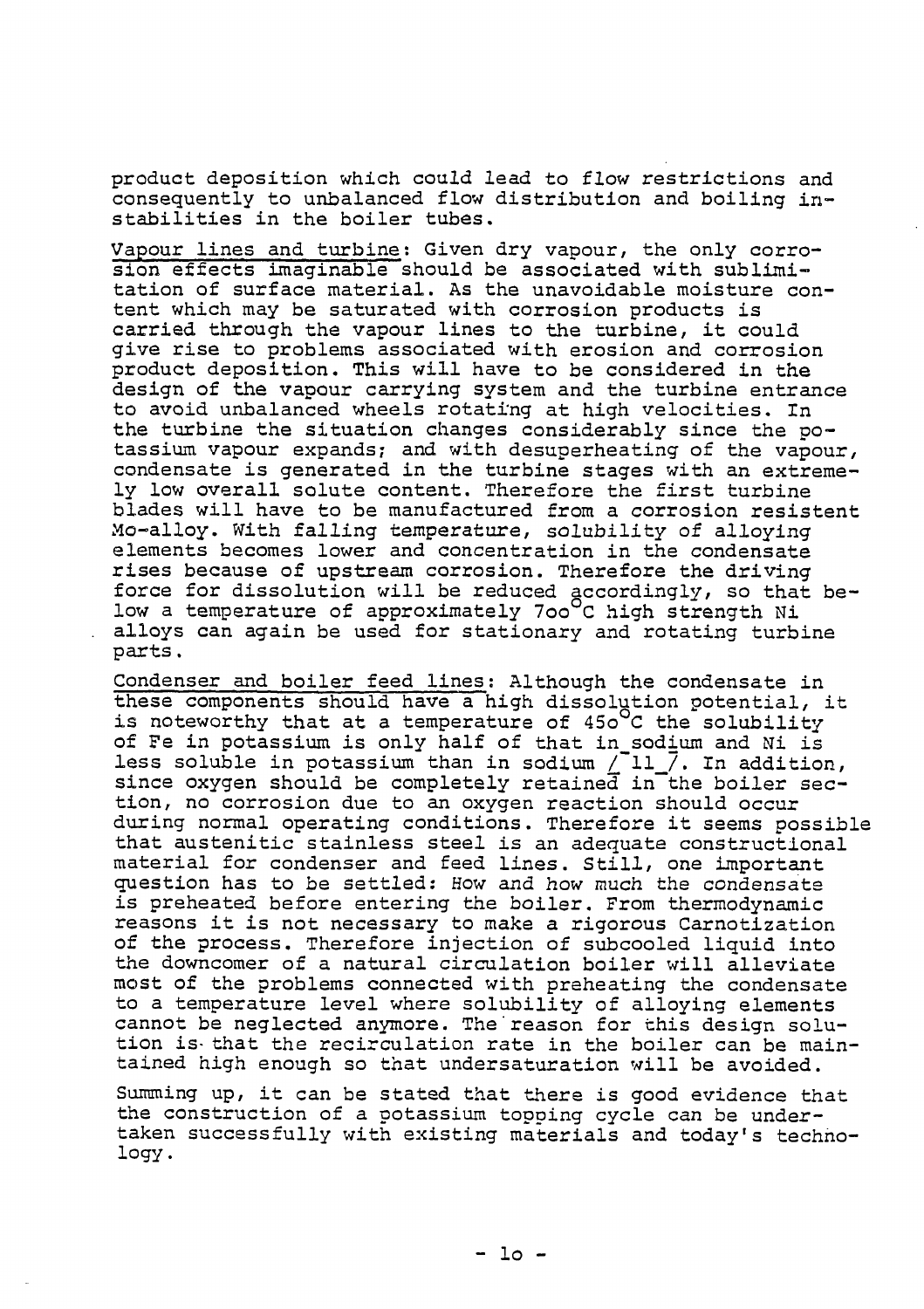High efficiency and a good chance of feasibility as far as materials are concerned are still not sufficient reasons to realize such an advanced system. Above all it has to be shown that such a system can be built on an economic basis and can be operated reliably as a base load or intermediate load power plant.

# International Cooperation for the Realization of a TRC

In 1977 an "Implementing Agreement for a Programme of Research and Development on Energy Conservation through Energy Cascading" was signed by 9 countries in accordance with the general directives put forward by the International Energy Agency on cooperative energy research in 1975. The realization of this Implementing Agreement takes place in so-called Annexes. The Annex I, "Common Study", was carried out between 1977 and 1979. In this first approach some advanced technologies under development were evaluated. According to a proposal from the Austrian government the investigation of a TRC was included into this task. The methodology was roughly the same for all technologies: to find the theoretical technical potential, to find the economic potential by estimates founded on today's knowledge, and finally by investigating the implementation possibilities and barriers to find the actual market potential and the energy savings. Although the conclusions of this task, presented in a final report, were still based on estimates, the TRC proved to be interesting enough to be investigated more thoroughly. For this purpose an Annex II Study, "Treble Rankine Cycle Project - Design Analysis Study and Establishment of an R&D Programme", was put into action in 1979. Participants in this study are the Federal Republic of Germany (FRG), the Netherlands (NL) and Austria (A), the operating agent being the Federal Republic of Germany. This Annex II Study is aimed to be a "predesign study", including actual technical solutions with main dimensions and a cost estimate on a technical basis for a 600 MW<sub>21</sub> power station. Industrial partners from each of the participating coutries are involved in the actual design work and also in giving additional financial support. It was soon decided that in a first run of Annex II the really crucial components rather should be dealt with in sufficient depth instead of doing everything, but noting really thoroughly enough. Therefore the following frame of participation was put into operation:

FRG:- potassium turbine, high temperature fittings

- ML: high temperature pipe work, potassium pump, potassium/diphenyl heat exchanger, auxiliary and safety systems
- A: potassium evaporator including coal fired furnace. (Supported by an industrial partner of the FRG).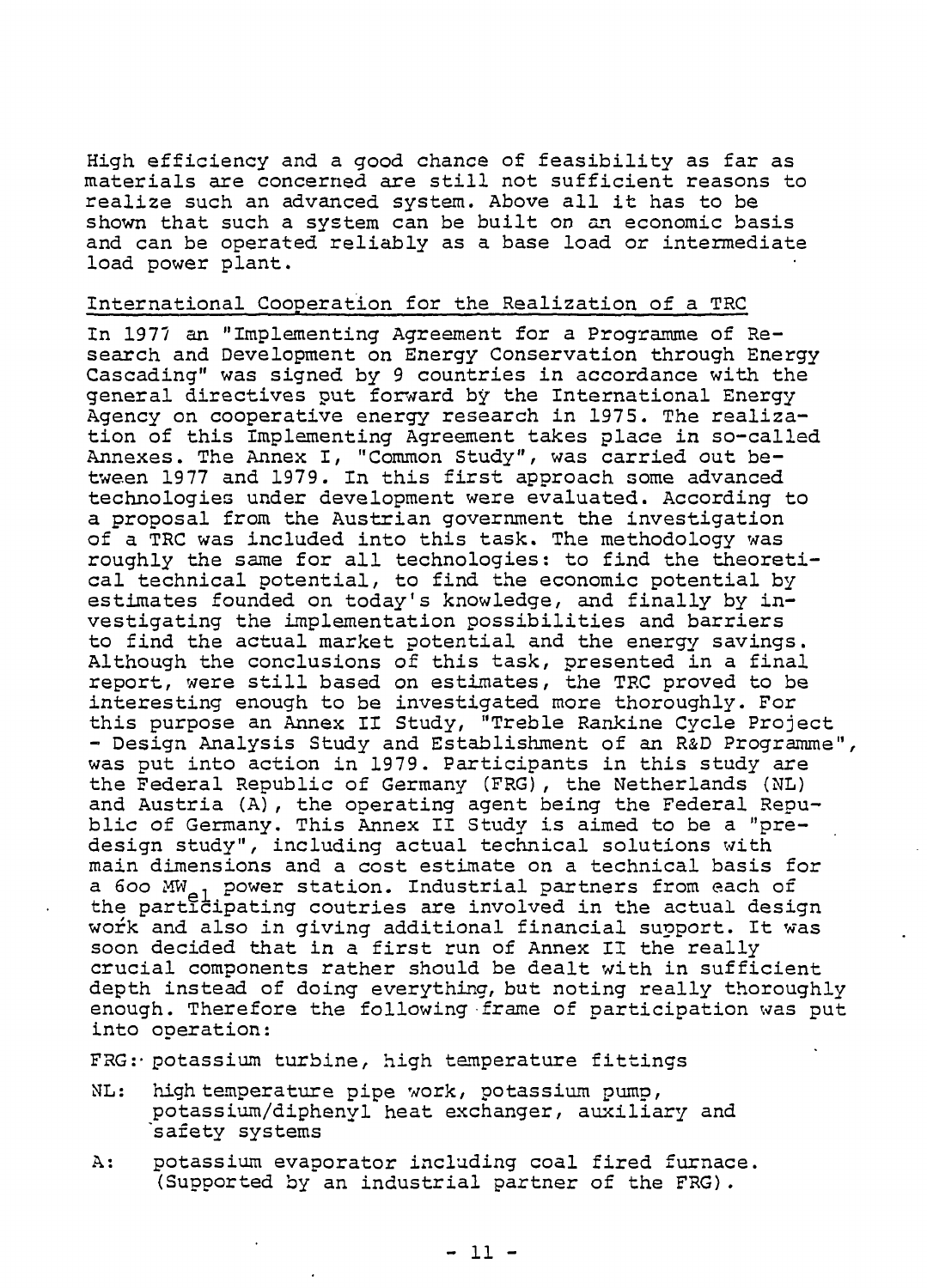Additional work in the field of the diphenyl system and with respect to the reliability of the total plant is being done by Austria. Since at the time of completion of this paper work on this project is still under way and a detailed presentation of results will be confined to the participants in the task, only a short statement can be given on the progress of the Annex II:

The change of fuel from oil in the first presentation  $\sqrt{9}\sqrt{ }$ to coal in this study gave rise to complications in the furnace-boiler configuration to which technical solutions could be found. The turbine is said to be expensive but feasible. Heat exchangers, pumps and pipe work pose no serious problems. It is still too soon to add up total costs to make the necessary economic calculations and to make realistic assumptions about reliability.

Parallel to this work being done in an international cooperation and in anticipation of R&D work which will have to be executed on a semi-technical scale as a result of this study, an experimental program has been started already in the Austrian Research Center Seibersdorf where liquid metal test facilities are operated for R&D work for alternative energy conversion systems.

Experimental Facilities in the Austrian Research Center Seibersdorf

The experimental foundations which made possible the proposal of a potassium topping cycle for power plants have been described in preceding chapters. A short overview will be given now about the research work being conducted meanwhile on potassium problems.

Continuing with the project idea that started in 1974, in addition to sodium test facilities which have been in operation since 1968, a potassium high temperature loop has been constructed and operated. Details of this facility are given in  $^{\prime}$  12  $\,$   $\,$   $\,$  Fig. 4 gives a simplified flow scheme of this test facility.

Highlights of -first operating results may be summarized as follows:

- 7oo 1 of industrial grade potassium were transferred from barrels into the loop by distillation, considerably reducing the content of sodium and non-metallic impurities in the potassium.
- The purification and control of impurities could be demonstrated with components analogous to those used in other liquid metal systems, e.g. sodium.
- Operational problems may be induced mainly by the very high solubility of all kinds of impurities, including the cover gas in the potassium.
- First results of corrosion and mass transport investigations in a temperature range of up to 7oo°C indicate that under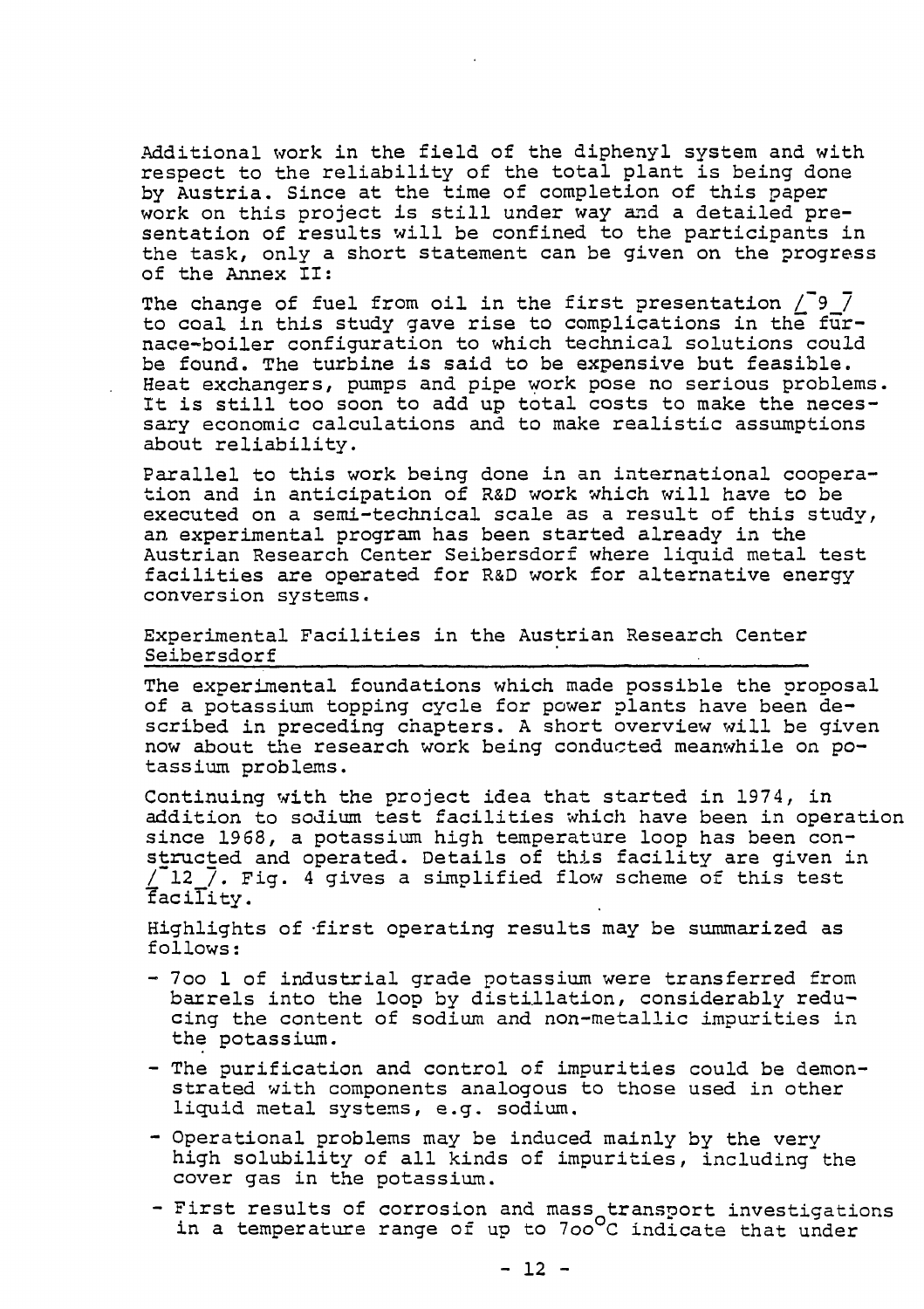comparable test conditions corrosion rates will be in the same order of magnitude as measured in sodium systems.

One of the greatest barriers to the development of alkali metal vapour cycles is the fear of leaks. Hot alkali metal leaking into the atmosphere will ignite spontaneously; air leakage into the alkali metal system will cause severe corrosion of constructional materials. Experience has shown that small changes in impurity concentrations in the alkali metal can be measured readily so that a leak into the system (for instance into the low-pressure portion of a topping cycle) can be discovered at an early stage of failure propagation and countermeasures can be taken. A leak to the outside will be detected by aerosol formation and the system should then be shut down.



FIG. 4: Simplified Flow Scheme of the Potassium High Temperature Loop "HT 3"

> Schema simplifie du boucle de potassium ä haute temperature "HT 3"

- CT Cold Trap<br>DT Dump Tank
- DT Dump Tank<br>EP Electroma
- EP Electromagnetic Pump<br>ET Expansion Tank
- ET Expansion Tank<br>F Flowmeter
- 
- F Flowmeter<br>HT Hot Trap HT Hot Trap<br>HTC High Tem
- HTC High Temperature Container<br>IM In Line Monitor
- IM In Line Monitor<br>M Motor Drive
- M Motor Drive<br>P Pressurized
- P Pressurized Air Drive<br>PM Plugging Meter
- PM Plugging Meter<br>SD Sampling Devic
- SD Sampling Device<br>SS Safety System
- Safety System

Piege froid Reservoir de vidange Pompe éléctromagnetique Récipient d'expansion Debitmetre Piege chaude Cuve a haute temperature Monitor continue Commande electrique Commande à air pressurée Indicateur de plugging Prise d'echantillons Appareillage de sécurité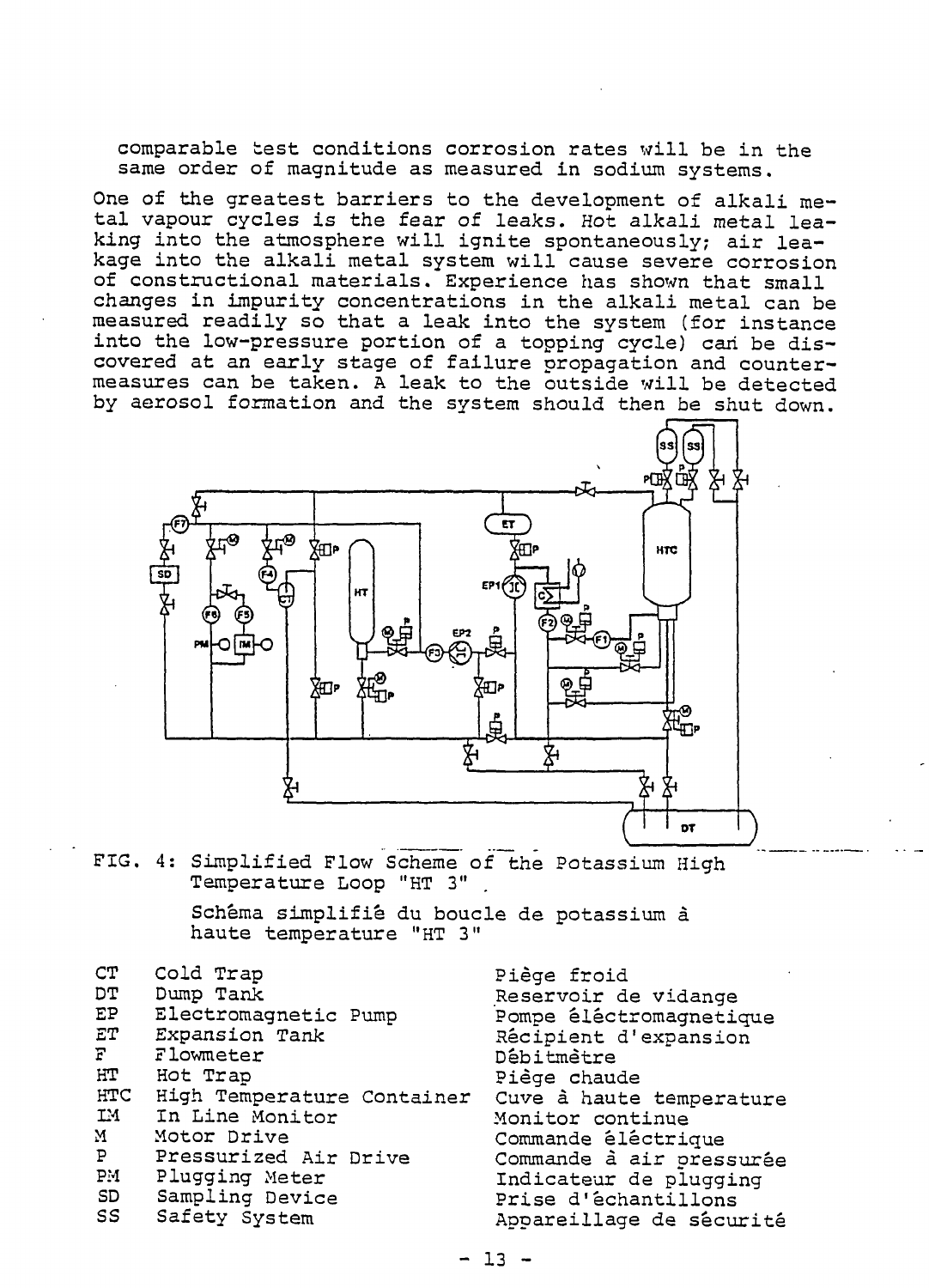Uncertainties existed in the judgement of pool fires resulting from great leaks at high temperatures. Test series were carried out with the unexpected result that potassium pool fires could be handled more easily than sodium fires.

The experimental program for the near future will be the demonstration of component and material compatibility in liquid potassium at the maximum operating temperature of a topping cycle, that is  $870 - 890^\circ$ C. Additional experiments will cover problems of boiling instabilities and corrosion in a recirculation boiling circuit.

# Concluding Remarks

- It is a necessity for all countries to conserve energy and to diversify into alternative sources of energy. In case of electricity production in thermal power stations an increase of conversion efficiency can conserve primary energy and reduce all kinds of environmental pollution.
- Power plants with a high thermal efficiency are more complicated than conventional systems. Operation experience with "high efficiency combined cycles" using gas turbines as topping cycles has demonstrated excellent reliability and high conservation capability.
- Because of the use of a Brayton cycle in a combined cycle a further significant increase in conversion efficiency cannot be expected. A Rankine cycle with an evaporating working fluid will give a better conversion efficiency between the same working temperatures.
- With potassium as the working fluid the necessary vapour qualities can be generated in a temperature range below 900°C where existing constructional materials can be used. For the best Carnotization of the thermodynamic process between heat input temperature and ambient conditions, three vapour processes have to be put on top of each other, a water, a diphenyl and a potassium cycle, which together give the Treble Rankine Cycle Process.
- A great amount of experience has been accumulated in the field of alkali metal technology resulting from the Fast Breeder Reactor Development and from activities in the US space program. From these results there is good evidence that construction of a potassium topping cycle can be undertaken successfully with existing materials and today's technology.
- An international program for the realization of a TRC has been started under the auspices of the ISA. Presently an engineering study is under way which will include technical solutions with main dimensions and a cost estimate for a 600  $\text{MW}_{\text{a1}}$  coal fired power station.
- Essential experimental work for the development of components and the demonstration of material behaviour in high temperature potassium systems is being conducted in the Austrian Research Center Seibersdorf.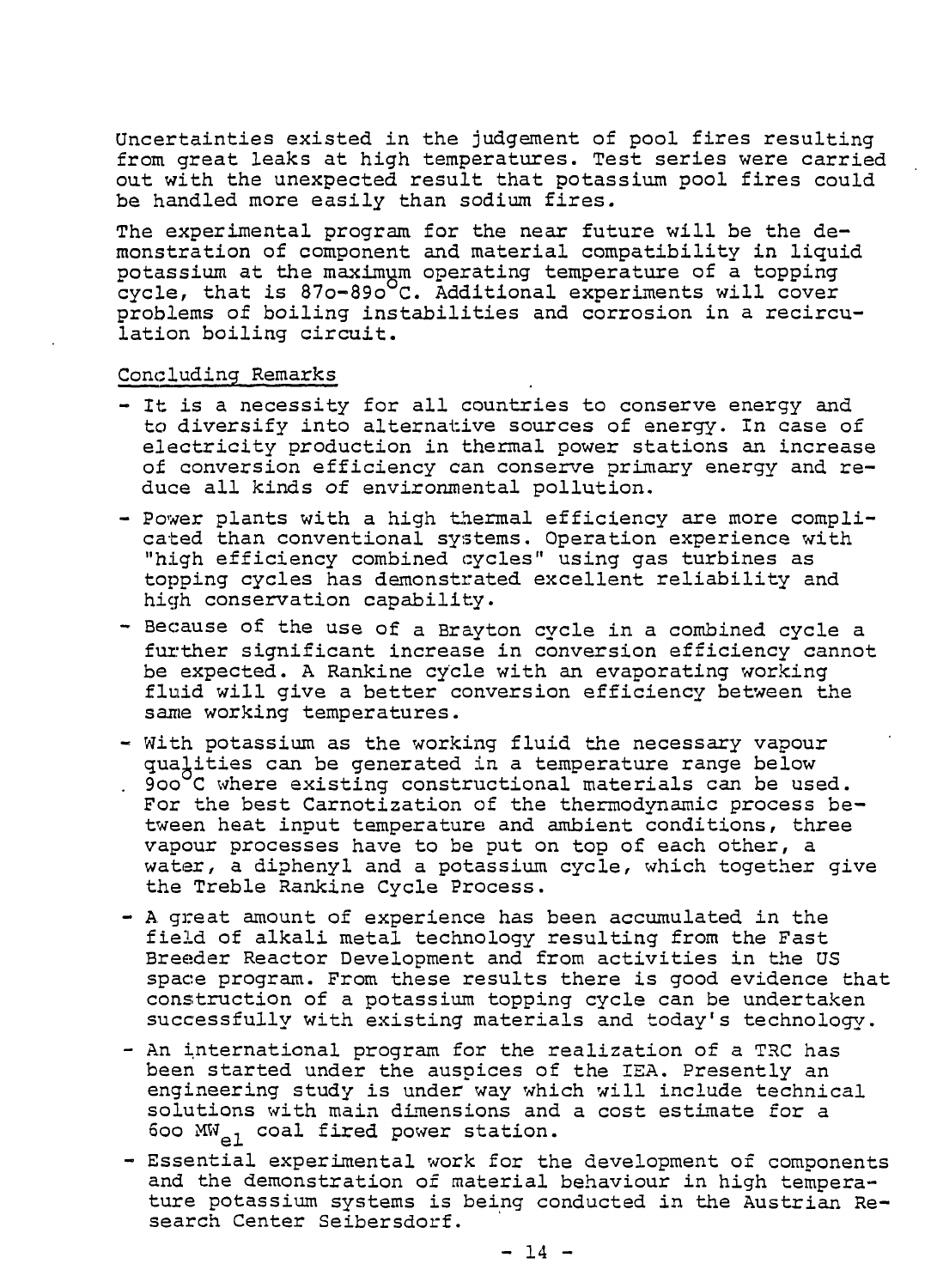# Bibliography

- /~1\_7 Rajakovics, G.E., Schwarz, N.F.: The Role of Alkali Metals in Energy Conservation, Proc.Conf. "Liquid Metal Technology in Energy Production", Champion, Conf.-76o5o3-Pl, p. 431 (1976)
- / 2 / Gasparović: Fluide und Kreisprozesse für Wärmekraftanlagen mit großen Einheitenleistungen, BWK, 21, Nr. 7, p. 34
- /<sup>7</sup>3  $\bar{7}$  Emmet, W.L.R.: Mercury Vapor for Central Station Power, Mechanical Engineering, 63, p. 351 (1941)
- $/$  $4$  $/$  Meyer, A.: The Velox Steam Generator; A Supercharged Boiler, F.Inst.Fuel, 7, p. 216 (1934)
- /\_~5\_7 Czermak, H., Arnold, A.: Application of Combined Cycles in Thermal Power Plants in Austria, Proc.Conf. "New Energy Conservation Technologies", Berlin, Conf.-ISBN-o-387-11124-7, p. 2583 (1981)
- /\_~6\_7 Melan, H.: Thermal Power Plants, General Layout,' Design - General Report for Division III Section Gl of "5th World Power Conference", Vienna 1956, p. 2381
- /\_~7\_\_7 Pauker, F.: Neuere Vorschläge zu dem Gas-Dampf-Verfahren, "5th World Power Conference", Vienna 1956, Section Gl, Paper 28G1/5, p. 2521
- $/$   $\overline{8}$   $\overline{7}$  Fraas, A.P.: Topping and Bottoming Cycles, Proc. of the 9th World Energy Conf., Michigan (1974)
- /\_ 9\_7 Rajakovics, G.E.: Extrem hohe Kraftwerkswirkungsgrade durch Dreifachdampf-Prozeß, ÖZE, 27, Nr. 4, p. Io2 (1974)
- /~lo/ Konvicka, H., Schwarz, N.F.: Austenitic Stainless Steel Alloys with High Nickel Content in High Temperature Liquid Metal Systems , Conf. "Material Behaviour and Physical Chemistry in Liquid Metal Systems", Karlsruhe, ISBN-o-3o6-4o917-8, p. 61 (1981)
- / 117 Swisher, J.H.: Solubility of Iron, Nickel and Cobalt .in Liquid Potassium and Effect of Oxygen Gettering Agents on Iron Solubility, NASA, TN D-2734 (1965)
- $\sqrt{2}$  Schwarz, N.F. et al.: Large Test Facility for Potassium Experiments up to  $900^{\circ}$ C, Conf. "2nd Intern.Conf.on Liquid Metal Technology in Energy Production", Richland (19 8o)